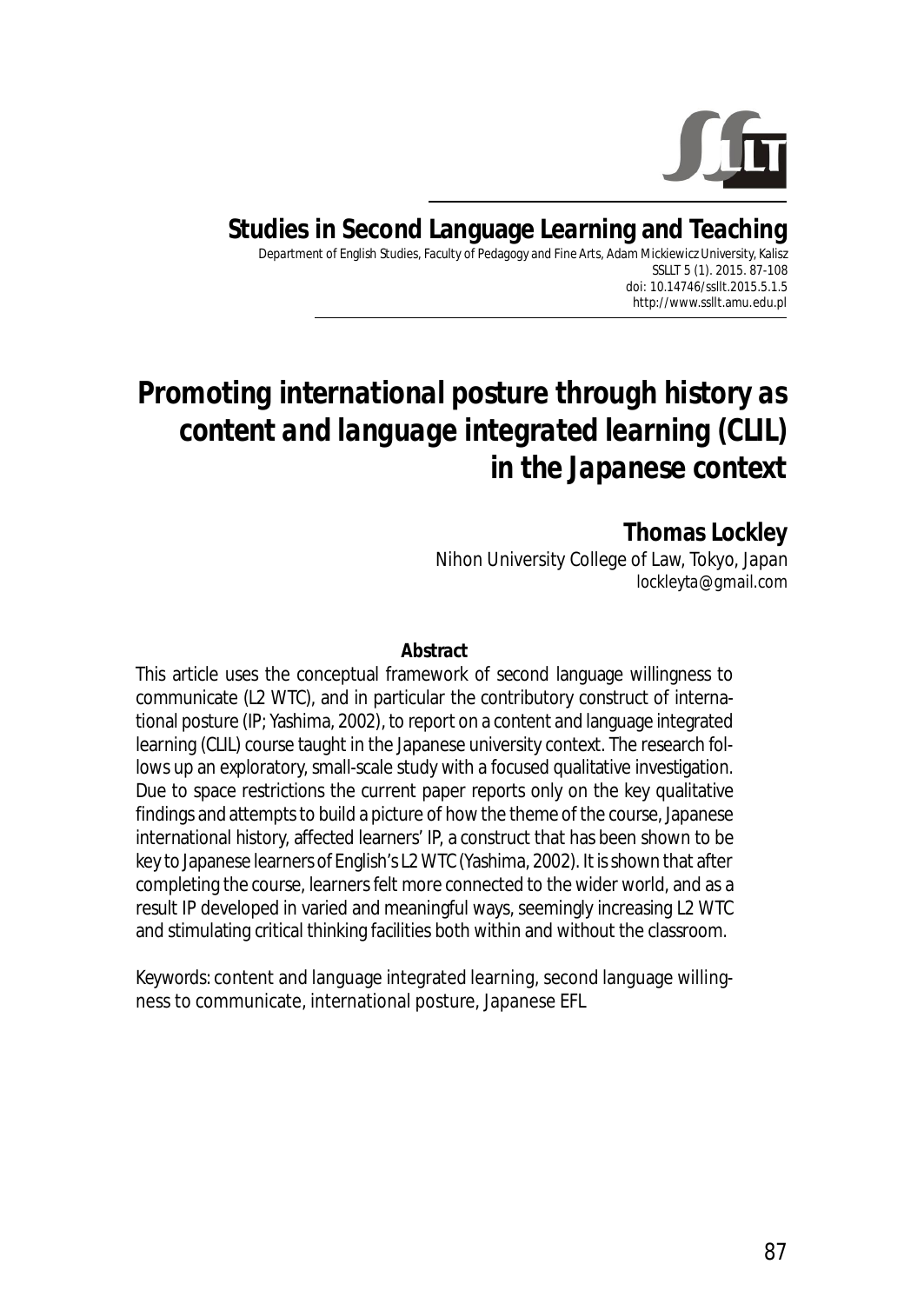#### **1. Introduction**

There is an increasing awareness of the importance of context in English as a foreign language (EFL) pedagogy (Wedell & Malderez, 2013) and its influence on the provision and success of education systems around the globe. As Yashima (2002, p. 62) writes, "a careful examination of what it means to learn a language in a particular context is necessary before applying a model developed in a different context." All contexts have their own characteristics, and the successful introduction of both educational reforms and new classroom methodologies is largely determined by how much weight and recognition educators and planners give to these factors (Wedell & Malderez, 2013). For example, in the Japanese context, where this study is based, learners have traditionally been regarded as being stronger in the passive language skills than the active ones, especially speaking (Lamie, 1998), although recent curricular reforms may be changing this (Lockley, Hirschel & Slobodniuk, 2012). Therefore, any methodology that aims at improving, for example, spoken L2 communication in Japan, needs to be carefully implemented and targeted with due consideration of both theory and practical conditions. This is not to suggest that there are no commonalities between diverse learning contexts, simply that educators should not blindly apply one "foolproof" model to another without first critically engaging with the particular idiosyncrasies of that environment.

This paper will use the empirical framework of second language willingness to communicate (L2 WTC; MacIntyre, Clément, Dörnyei, & Noels, 1998) and in particular *international posture* (IP), which has been shown to be key to L2 WTC in the Japanese EFL context (Yashima, 2002). It will seek to show that IP may be addressed contextually through the instructional method of content and language integrated learning (CLIL), when the curricular content it is specifically targeted at forming and promoting higher feelings of IP.

The data available will address only one context; however, it is hoped that educators will be able to draw parallels with their own contextual conditions, extrapolate the findings and use the more generalisable literature review and discussion to inform other teaching and learning environments.

**2. Literature review**

### **2.1. Second language willingness to communicate**

WTC was originally conceptualised for the first language communication field (McCroskey & Baer, 1985) but was reconfigured for the L2 context in 1998 by MacIntyre et al. L2 WTC is commonly presented as an heuristic pyramid (see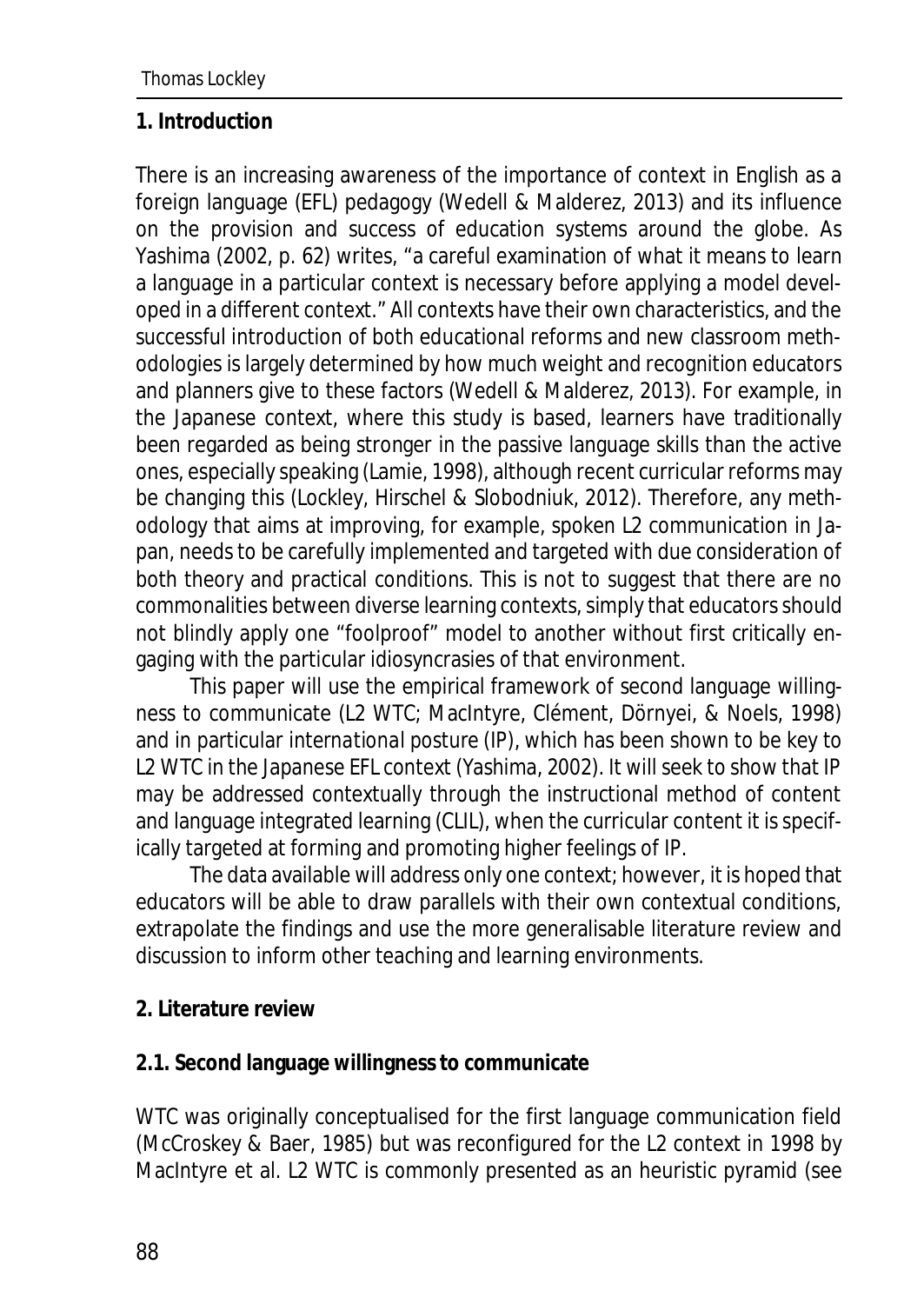Figure 1), representing the mental processes engaged in by individuals as they decide whether to engage in L2 communication or not.



**Figure 1** The L2 WTC heuristic pyramid (MacIntyre et al., 1998, p. 547)

L2 WTC "is the main cause of second language use," (Yu, Li, & Gou, 2011, p. 253) and learners of foreign languages with higher L2 WTC tend to be more active in the use of the target language. As such, many authorities, (for example MacIntyre et al., 1998; Mercer, 2011), see the development of L2 WTC as one of the most desirable outcomes of foreign language learning (FLL) and therefore recommend curricula be designed specifically with its promotion in mind.

Although, as Figure 1 shows, L2 WTC has many contributory constructs, the most important are generally held to be FLL motivation and self-perceived communicative competence (SPCC), which flows from motivation, self-evaluation and FLL anxiety (MacIntyre et al., 1998; Dörnyei, 2005; Peng, 2014). High levels of self-evaluation and low levels of FLL anxiety are most likely to contribute to SPCC and hence to L2 WTC. SPCC seems to be a universal and non-context specific factor leading to L2 WTC (Peng & Woodrow, 2010).

Yashima (2002), who conducted the first study of L2 WTC in the Japanese EFL context, found that although the original Canadian study correlated closely with her findings, Japan differed in the relationship between motivation and L2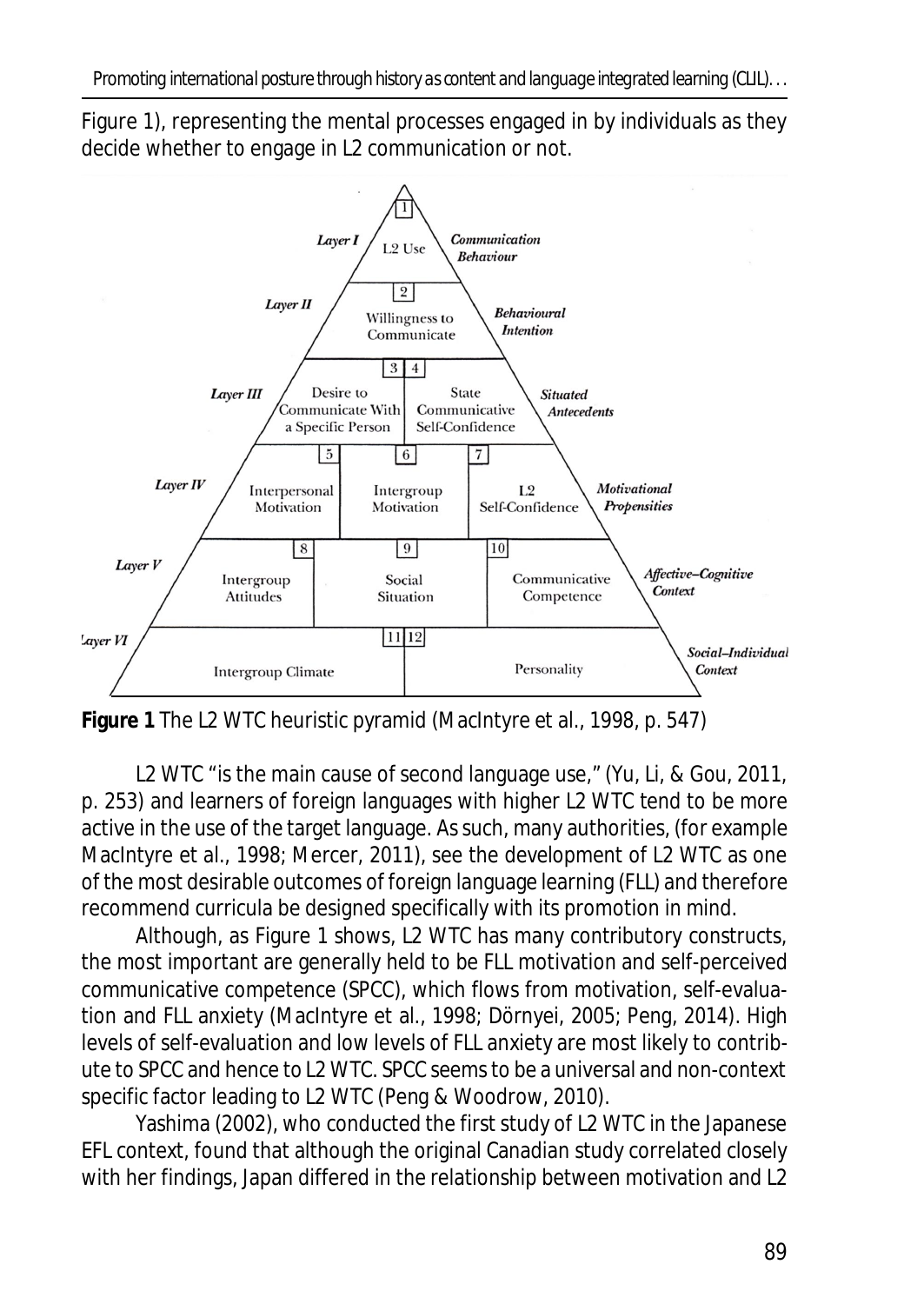WTC; motivation was only directly correlated to L2 WTC when coupled with SPCC. It was not enough for learners to be motivated; they also needed to be confident in their spoken ability to be willing to communicate. Most importantly for this study, Yashima also found that Japanese learners with a higher degree of what she termed *international posture*, were more motivated and hence more inclined to partake in L2 communication.

Other studies in the wider East-Asian context have sought to separate the *desire to communicate* from a *willingness to communicate* (Wen & Clément, 2003; Zeng & Tan, 2014; Zhou, 2014). Wen and Clément's (2003) study found that although many learners stated a clear desire to enter into communication, their willingness, or unwillingness, to do so was contextually based in that the Chinese students were more concerned with peer and teacher judgment than linguistic outcomes. For Wen and Clément (2003) then, L2 WTC was not only a display of linguistic or communicative competence but also a socio-cultural and social-psychological phenomenon.

In South Korea, Edwards' (2011) study found that, aside from the original conception of L2 WTC, there were two additional significant factors that he called *intercultural complex* and *L1 audience sensitivity*. *Intercultural complex* referred to a socio-culturally constructed mixture of beliefs, attitudes, and values that South Korean learners have concerning the non-Korean world and how they compare themselves to that outside world. *L1 audience sensitivity* is similar to what Wen and Clément (2003) found concerning Chinese learners, namely that relative status and evaluation by others were key factors in whether a South Korean would be willing to communicate in any given situation (L1 and L2). If they perceived their own status as high in a particular context, L2 WTC would be higher; therefore L2 WTC appeared to swing on a socially constructed pendulum.

Different culturally based models of discussion and opinion forming may also play a role in the difference between *desire* and *willingness* (Peng & Woodrow, 2010). In Japanese, and possibly other East-Asian contexts, discussion patterns, indicative of *interdependent selves,* are often very different from European/North American contexts, which are indicative of*independent selves* (Markus & Kitayama, 1991; Yashima, 2013). *Independent selves* generally exhibit a more definitely opinionated egocentric focus, while *interdependent* selves represent group related and fluctuating opinion-forming patterns (Markus & Kitayama, 1991). In the Japanese world, people are normally given the opportunity to contribute to discussions in turn should they so *desire*, whereas in many European cultures, individuals tend to have to fight to impart their opinions and therefore have to be more proactively *willing* to communicate (Markus & Kitayama, 1991). There may also be more deference to authority figures, such as educators, in East-Asian contexts, which can influence communication patterns (Markus & Kitayama, 1991).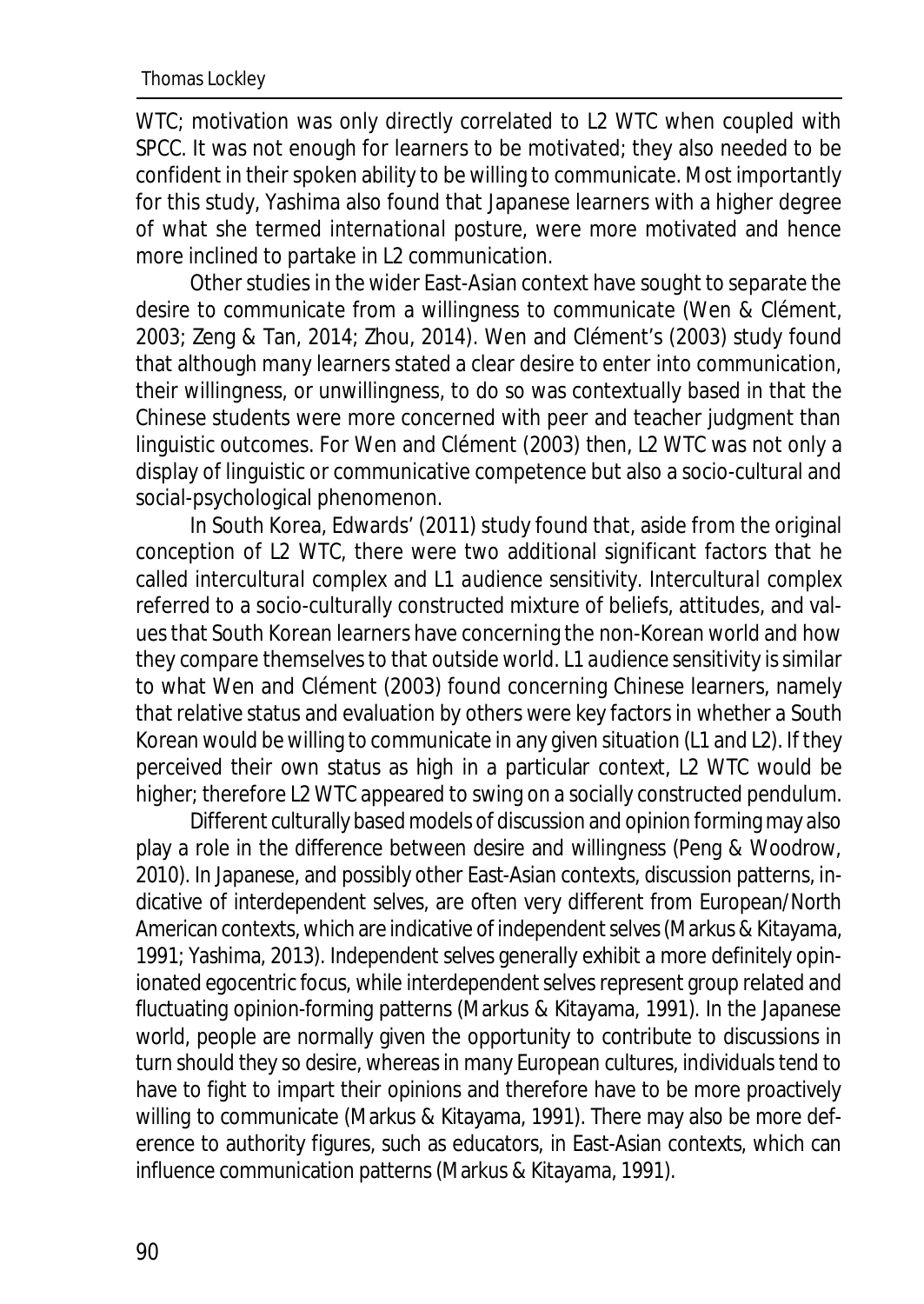# **2.2. International posture**

Following trends within the international EFL research community in the early 21st century (see for example Dörnyei & Csizér, 2005; MacIntyre, Baker, Clément, & Donovan, 2002; Ryan, 2009; Wen & Clément, 2003), Yashima felt that simple positive feelings towards an L2 community which contribute to FLL motivation, *integrativeness* (Gardner, 1985), were insufficient in the case of EFL as there is no clear "English language" L2 community. Furthermore, in an earlier study (Yashima, 2000), she had found that identification of Japanese EFL learners with American/British L1 speakers of English was not high among reasons that learners gave for wanting to study English. Therefore, she coined the term *international posture* (2002, p. 57), defining it as "an interest in foreign affairs, willingness to go overseas to study or work, readiness to interact with intercultural partners and . . . a nonethnocentric attitude toward different cultures." IP is in direct contrast to factors which hinder individual language learners' L2 WTC, a "tendency toward approach-avoidance and ethnocentrism" (Yashima, 2002, p. 58).

In 2004, Yashima, Zenuk-Nishide, and Shimizu found that the two most prevalent goals for Japanese language learners were (a) academic achievement such as success on tests and entry to prestigious universities and (b) a desire to see oneself as connected to an imagined international community and connect with non-Japanese people, IP. This second was affirmed by one of the few other studies to be done in the Japanese context (Piggin, 2010) which found that IP was more relevant than any of the other L2 WTC variables and that "the latent variable of international posture explicitly influences . . . the motivational propensities, which influence . . . L2 WTC" (p. 5).

There have been few studies on IP outside Japan, but in South Korea, Edwards (2011, p. 20) argued that his concept of *intercultural complex*, that is, attitudes, beliefs, and values that South Korean learners carry around with them and bring to any communication event, was hindering L2 WTC. *Intercultural complex*, seemingly congruent with lower IP, was, he believed, manifest of a deep sense of inequality vis-à-vis the non-Korean world. As did Yashima (2009), Edwards (2011, p. 24) found that non-Korean contact experience, in the form of travel abroad and international friendship, boosted L2 WTC; real-life exposure to the non-Korean world mitigated these self-perceived inequalities. In China, IP does not seem to have been explicitly studied, although it is often referred to in the literature. Zhou's (2014, p. 14) study found, as Yashima et al. (2004) did, the need for an imagined international community to relate to but did not mention IP in particular; Peng (2014) wrote that she considered "learner beliefs to be more important than IP and *integrativeness* in studying Chinese classroom behaviour" (p. 26).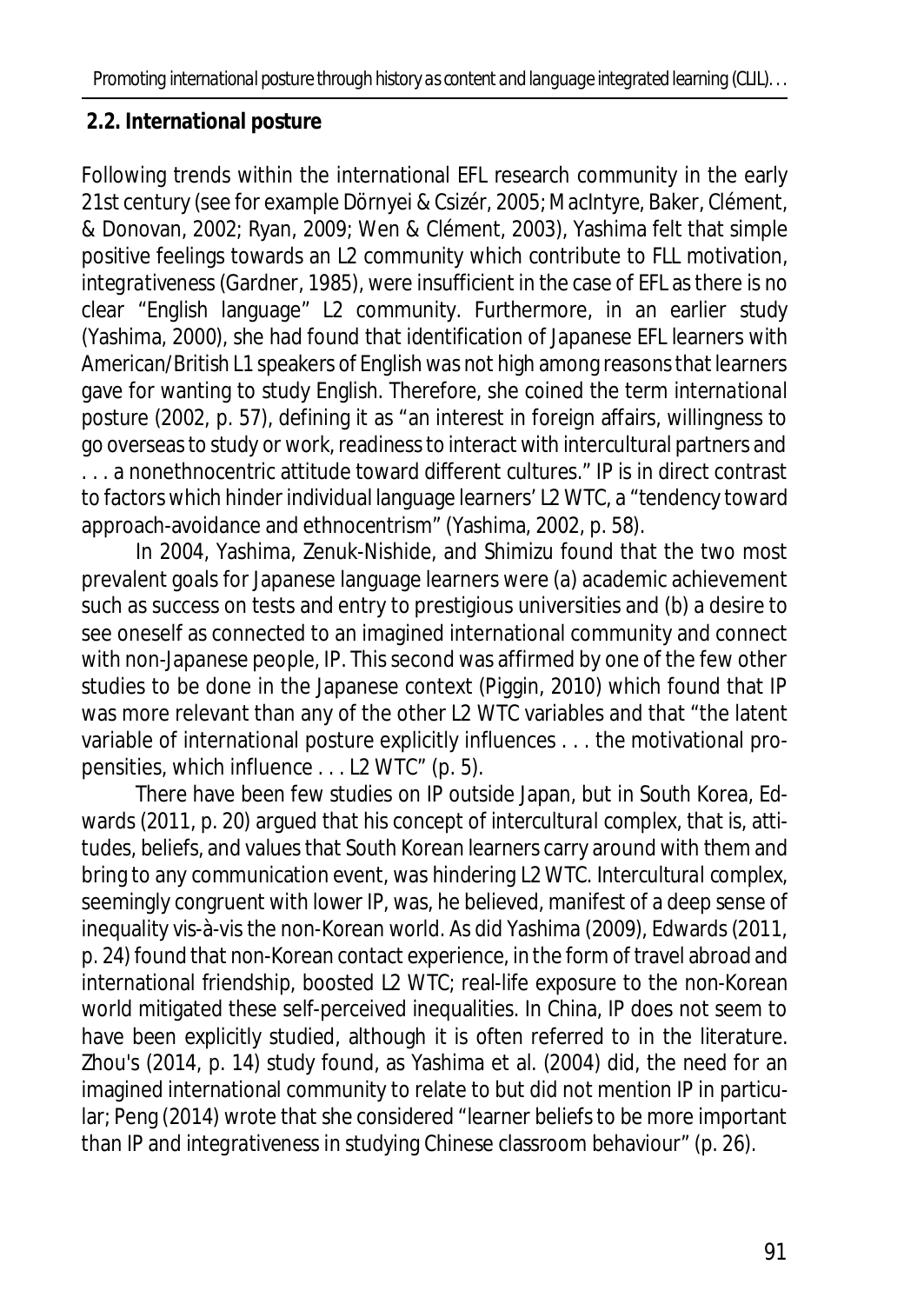Yashima concluded her 2002 study with an assertion that "EFL lessons should be designed to enhance learners' interest in different cultures, and international affairs and activities, as well as to reduce anxiety and build confidence in communication" (p. 63). Throughout the decade she researched ways of promoting IP, finding perhaps unsurprisingly that the easiest way is for individuals to study abroad in an English speaking community (Yashima, 2009). However, as Ryan and Mercer (2011) point out, long-term meaningful study abroad is out of the question for the overwhelming majority of EFL students globally.

A second way Yashima (2009) found to promote IP was to engage in contentbased language lessons. "Through cognitively and emotionally involving content, learners are encouraged to form opinions and express themselves in English. . . . The imagined community becomes visible and concrete" (p. 149), and a language becomes a tool for communication rather than just another subject to study at school to be tested and graded (Yashima, 2009). Learners who engaged in contentbased lessons "showed developmental profiles similar to students who had participated in a year abroad programme in terms of proficiency, international posture and self-initiated amount of communication" (p. 151). Muto, Shinohara, Adachi, and Kikuta (2012) also found data to support Yashima's research, and their research participants, who were as young as 8-12 years, "improved their international posture through activities and decreased their fear and anxiety about speaking English" (p. 541). Their correlational analysis established three important principles for fostering IP, reducing foreign language anxiety, increasing interest in foreign cultures and customs, and encouraging an awareness of personal goals and objectives as to why they were studying English. In Lockley's previous 2014 study, comments related to the verve and bravery of historical characters who actively learned foreign languages and studied abroad, in comparison to a self-perceived ethnocentric passive current generation, were numerous, and all of them reflected negatively on the present. To their credit, many learners stated that these stories inspired them with a desire to go out and be more proactive in various facets of life, in particular the study of English (Lockley, 2014, p. 177).

This seemingly imagination based motivational construct may be helpful for understanding the motivation facilitated through the CLIL pedagogy. Ushioda and Dörnyei wrote in 2009 of the key motivational influence of a future *L2 self*, that is, imagining positively and realistically how L2 will be integrated in a learner's future life so as to create a path towards that goal. Dörnyei (2009) provided some conditions necessary for the triggering of self-regulation mechanisms including the detection of the gap between the current self and the imagined (or ideal) future L2 self. As with L2 WTC, it seems important that L2 curricula are designed to stimulate the future L2 self motivational construct, which can include IP (Yashima, 2009).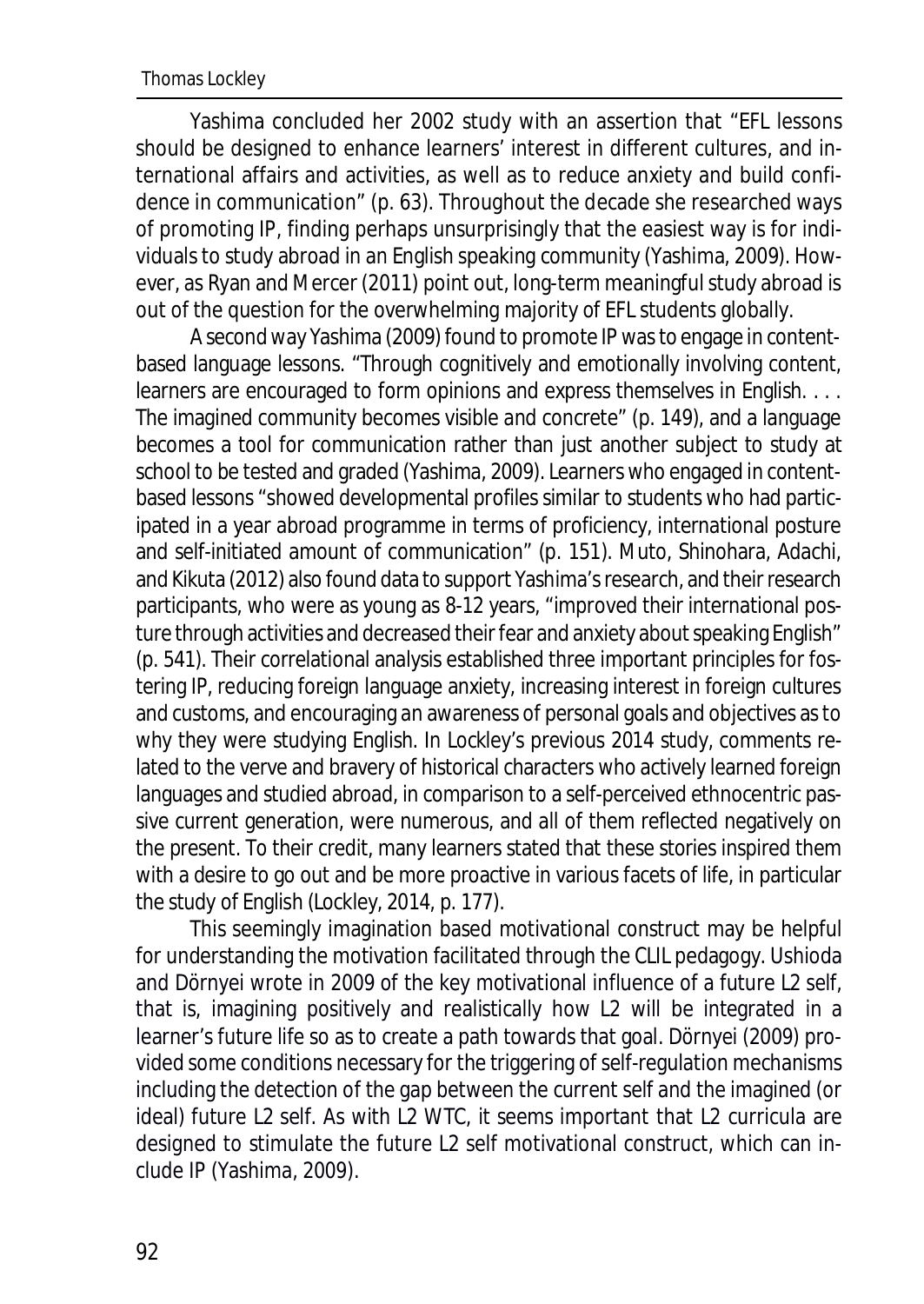# **2.3. Content and language integrated learning (CLIL)**

CLIL is an educational approach whereby pedagogical content is delivered in L2 in such a way as to develop L2 lexical and communicative competence (in all four language skill areas: speaking, writing, listening and reading) while promoting higher level thinking skills and L2 motivation (Coyle, Hood, & Marsh, 2010). Communicative competence is developed through dialogic interaction, group work and cooperative learning to foster critical thinking and subject understanding (Coyle et al., 2010; Moore, 2011). The understandable temptation for learners to regress to L1 can be lessened through appropriately scaffolded curricula, which provide enough support for learners to feel confident in using the L2 only (Nikula, 2012). Proponents of CLIL argue that it seems to render significantly improved FLL outcomes (Várkuti, 2011). Learners seem to use a significantly higher level of vocabulary more effectively and apply lexical knowledge in broader terms (Navés & Victori, 2010; Várkuti, 2011), especially when languagelearning strategies are embedded in curricula (Breidbach & Viebrock, 2012).

The content of CLIL should ideally be linked to CLIL's FLL learning objectives (Banegas, 2013), aiming to promote L2 WTC through socio-culturally derived L2 motivation (Banegas, 2013; Yashima, 2009), as well as through increased practical L2 usage leading to SPCC and lower FLL anxiety. Although there have been only a few studies on the link between L2 WTC and CLIL, those that have been done (see for example Menezes & Juan-Garau, 2014) have found that CLIL learners have a significantly higher L2 WTC than non-CLIL learners. Teaching content to improve global cultural awareness may provide a scaffolding for learners to eventually use their skills outside the classroom, thereby providing the necessary self-confidence to communicate with *dissimilar others* (Aubrey, 2009; Ting-Toomey, 1999). This should facilitate IP through increased inter-cultural interactions, or, at least in the initial phases, promote IP related imagination based motivational constructs such as the future L2 self (Ryan, 2009; Ushioda & Dörnyei, 2009).

Until recently there has been little CLIL research outside of the European context (Costa & Coleman, 2010; Lockley, 2014), and while that body of research is growing, this trajectory is still in its infancy. Some researchers have questioned the ability of Japanese educators to incorporate both more communicative methodology and higher-order thinking skills in to EFL curricula (see for example Goto Butler, 2011; Sato & Kleinsasser, 1999), but recent studies on CLIL in the Japanese context seem to indicate that this is not in fact the case. Ikeda (2013) found that CLIL is perfectly feasible in Japan if teachers are trained properly and contextual factors are taken into account. Furthermore, Yamano (2013) found that CLIL motivated EFL learners, gave them more awareness and critical cognition of global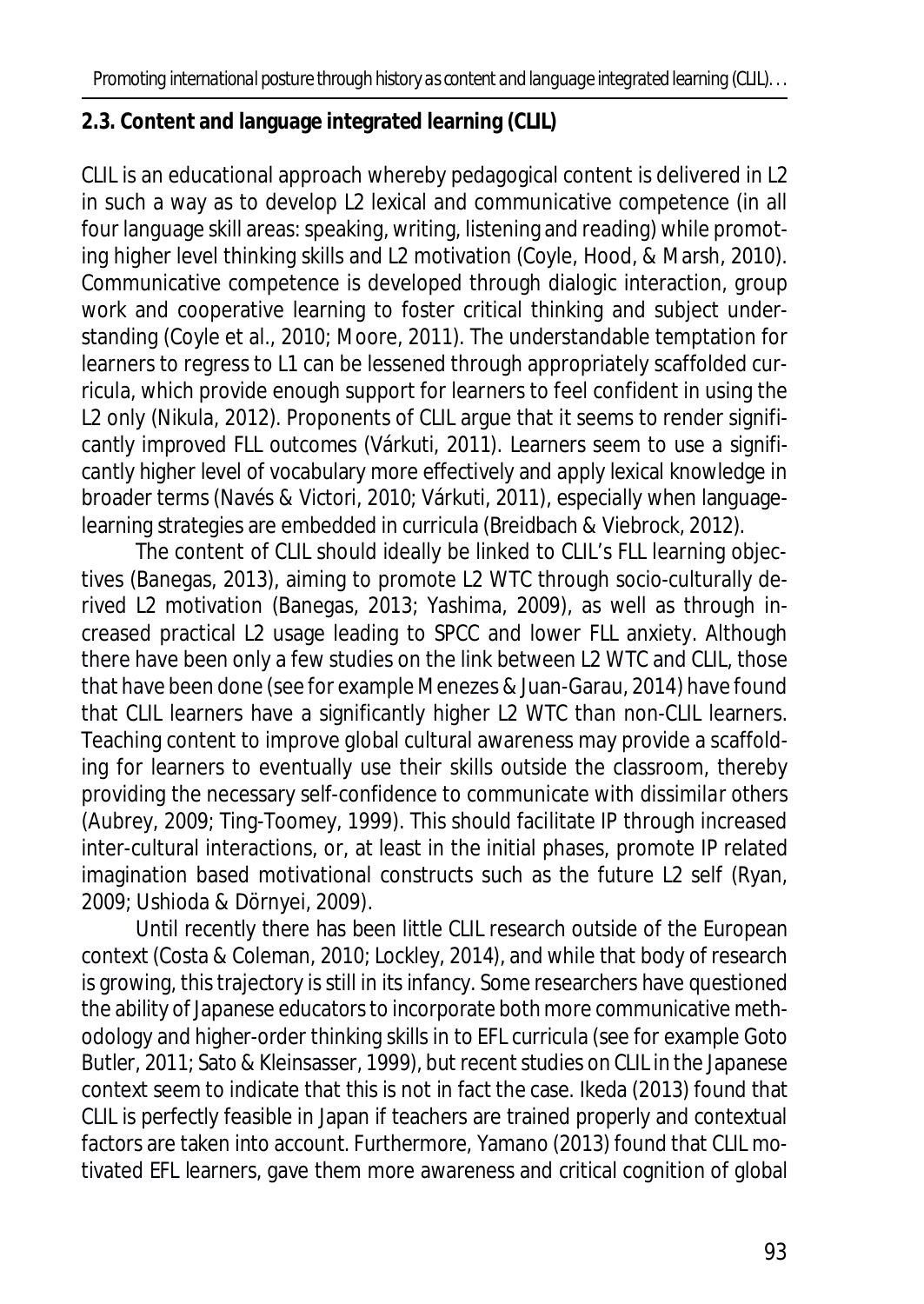issues, and improved learning outcomes in various ways, including accelerated vocabulary learning. Godfrey (2013) found that both learners and educators derived motivation from CLIL. CLIL seemed to promote speaking skills and criticalthinking, and to broaden the socio-cultural scope of curricula.

### **2.4. International history as CLIL and its connection to IP**

The seeming lack of global research into IP may lie in the fact that higher IP could be a normal phenomenon in some contexts. For example, Chinese and Euro/American contexts may not see a particular need to promote IP as the more obvious multicultural societies allow a mainstream acceptance of interactions with the *Other*. I wonder if IP is particularly important in societies that do not consider themselves to be multicultural or where populations see themselves, rightly or wrongly, as cut off from the international mainstream. IP may therefore be especially relevant in cultures such as Japan, where there is a strong perception of limited contact with the outside world (Seargeant, 2009); history is a particularly important subject for critically engaging this type of belief (Martin & Wodak, 2003) since many such perceptions have historical roots (Seargeant, 2009).

Therefore, I hypothesise that if CLIL history is taught with the aim of diminishing that self-perceived marginalisation, as a cooperative international endeavour, with protagonists playing global roles and global social currents playing a large role in local cultural antecedents, it will increase feelings of IP. Furthermore, it will give engaged learners something to communicate about with the world (Yashima, 2009) that does not emphasise their "cultural uniqueness" but instead showcases their shared history and points in common with their supposedly *dissimilar other* interlocutors. This would promote the idea of an (not imagined, as it is essentially real) international L2 community, of which the learner is a part, which is neither defined by "geographical location [n]or cultural tradition [which thereby] situates the learner as an outsider looking in, the imposter struggling to establish a legitimate claim to membership" (Ryan, 2009, p. 131), but rather establishes them as part of wider global cultural and social currents. This article will study such a curriculum and seek to assess whether, through increasing understanding of the global nature of cultures and histories, it contributed to higher IP levels in the learners who took part. The following research questions have been addressed in the present study:

- 1. Does international history as CLIL contribute to higher international posture?
- 2. If so, in what ways does it do this?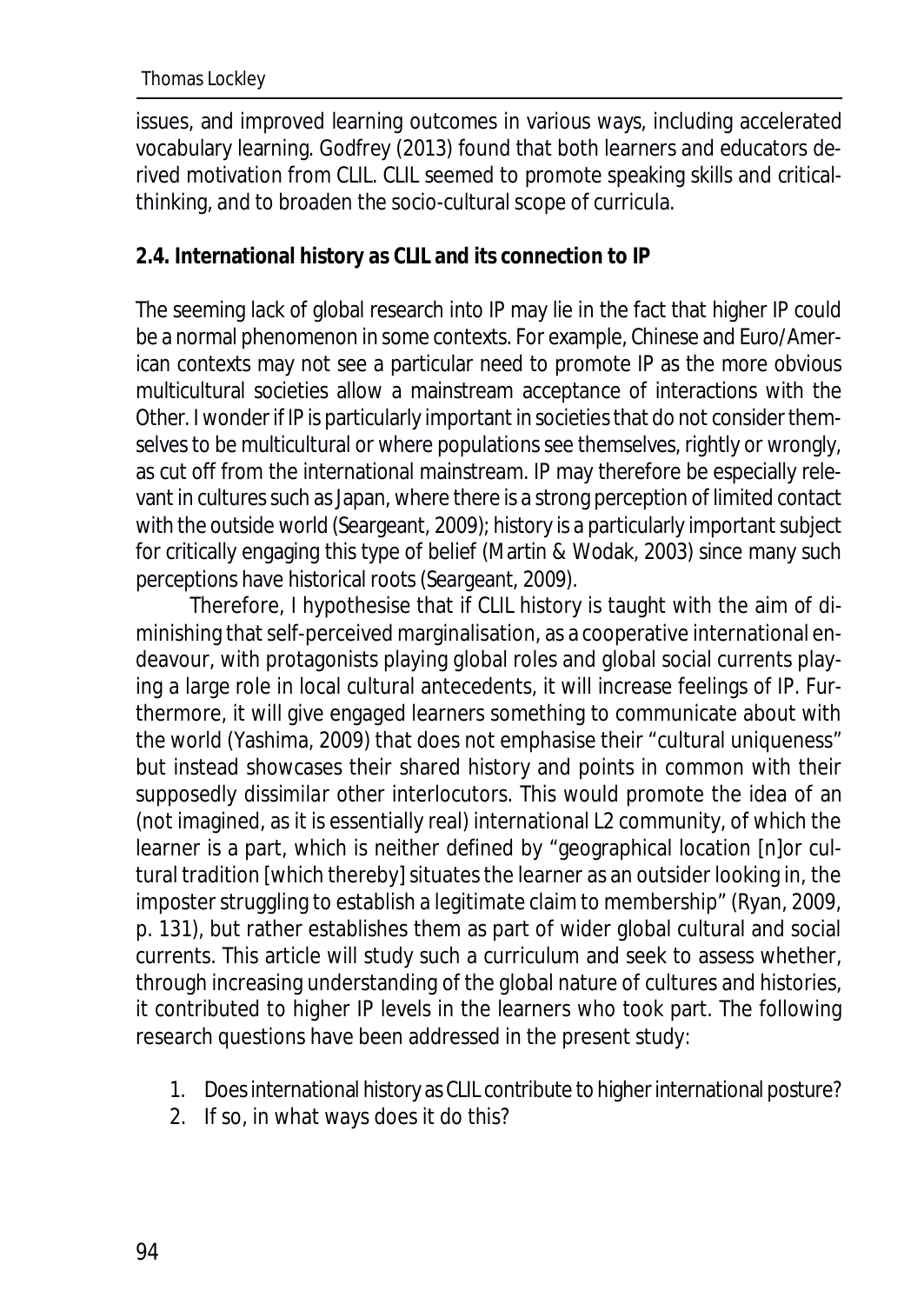# **3. The study**

# **3.1. Context**

This study took place in an elective class for third and fourth year learners enrolled as international communication majors in a private university specializing in foreign languages near Tokyo. Most learners were of Japanese nationality; a small minority were Chinese and South Korean. A detailed outline of the course and conceptual foundations can be found in Lockley (2013).

# **3.2. Procedure**

This research followed up an exploratory, small-scale quantitative study format with a focused qualitative investigation. Due to space restrictions the current paper reports only on the key qualitative findings from questionnaire data and participant reflective accounts. Each data set and method is explained below.

A questionnaire (*N* = 29) to assess IP was formed through qualitatively analysing 124 individual learner reflective accounts collected and analysed over two years (see Lockley, 2014) and conducting in-depth interviews with 9 learners who had taken the course. The interviewees and questionnaire respondents were also among the 124 reflective account writers. Of the questionnaire respondents, 27 were female and 2 male, they were between 20 and 23 years old. One learner was of South Korean nationality and another was Chinese (this learner had grown up in Japan). The participants had an average self-reported TOEIC score of 688. The questionnaire, in both English and Japanese, was administered online twice, in September 2012 and January 2013; this study shall only deal with the qualitative comments.

The questionnaire questions were individually analysed, with the two data sets being compared to see whether there was any evidence that attitudinal change had occurred. Representative comments were collated to provide supporting evidence.

The data from the 124 learner reflective accounts (around 75000 words in total; *N* = 124, 101 females, 23 males) was collected in 2011/2012 from four different classes that took the course. The learner profile was similar to that reported above, but more Chinese students participated. The data was extracted following Dörnyei's (2007) recommendation of a 3-stage approach to analysis:

1. Open coding; the data as a whole was analysed line-by-line for data pertinent to this research and included in an existing category or formed a new one.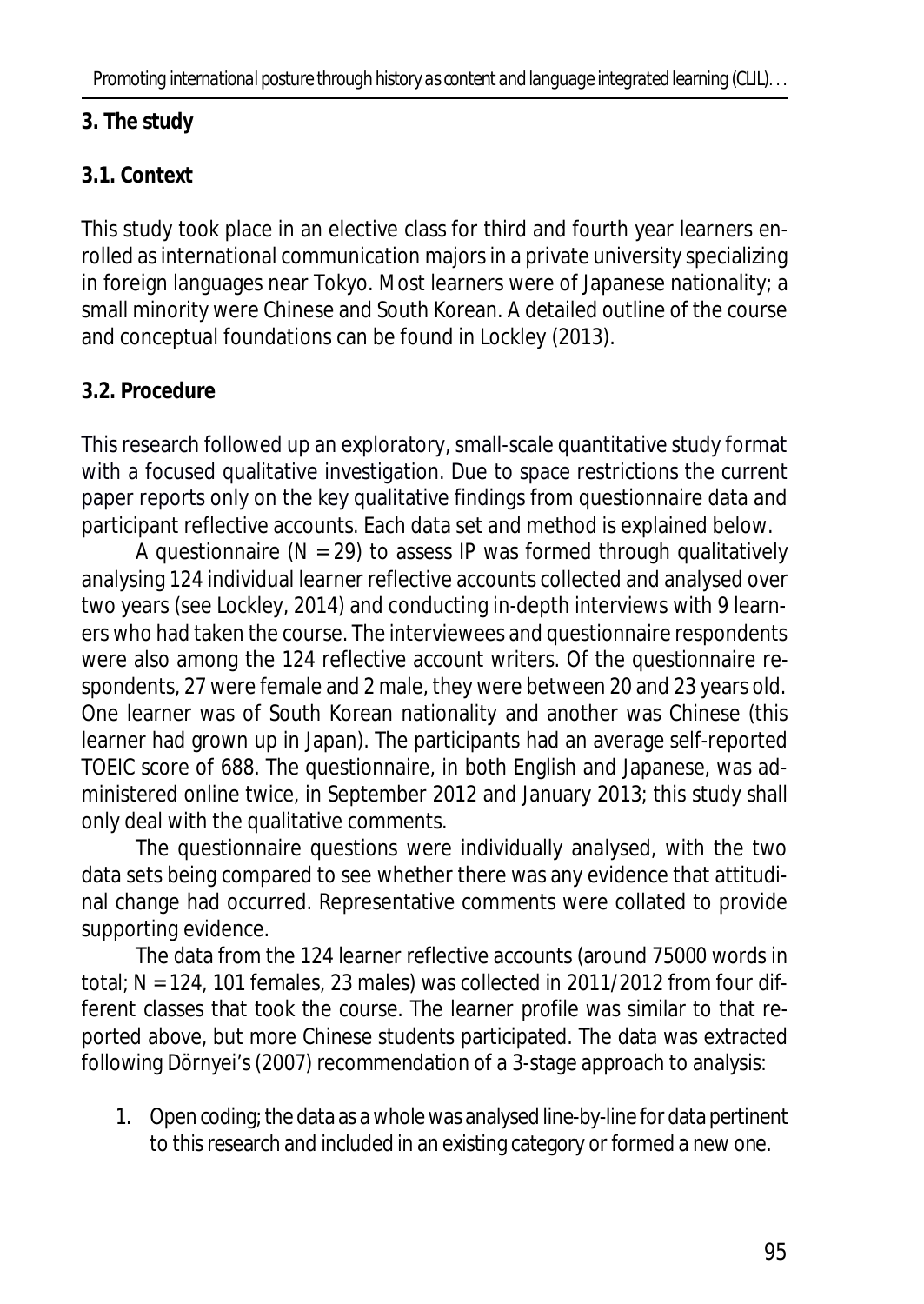- 2. Axial coding, to move the coding process from "first-order concepts to higher-order concepts" (Dörnyei, 2007, p. 261). This aims at integrating individual and distinct categories into wider conceptual categories and is where the central research narrative begins to take shape.
- 3. Selective coding, which establishes a core category and final narrative to emerge and establish the meaning and import of the study. This is what appears in the findings section below.

The amount of data was too large to report on in only one study, so this study is the second to use the same data set. For the findings on comments related to FLL outcomes in general and FLL motivation, see Lockley (2014). This study only treated comments indicative of IP.

### **3.3. Findings**

#### **3.3.1. Questionnaire data**

The questionnaire data is reported below; the comments below are those that were most representative of those expressed overall.

**3.3.1.1. "What does English mean to you?"**

The answers to this question were coded as to whether the answers were indicative of IP (called *integrated regulation*), or whether English was simply a means to some other end, for example, professional success (referred to as *introjected regulation*). In September 2012, 23 out of 29 responses seemed to be indicative of IP and this had not changed by January 2013. Representative *integrated regulation* comments were, "*I want to be able to communicate with people from other cultures*," "*I would like to talk to many people around the world, so English is the tool for talking with them*," and "*learning English is the tool to communicate with foreigner. Even though I really want to be a friend with foreigner, it's meaningless that we can't communicate each other with the same language*." *Introjected regulation* type comments were, "*English is just one of my tool for me*" and "*I learn English for my future job*." This suggests that the participants in general already tended towards a high level of IP at the beginning of the course, which would not be surprising as they were majoring in international communication and were likely to have chosen this due to higher levels of IP or their *L2 selves* envisaging a future in which English figured highly (Ryan, 2009).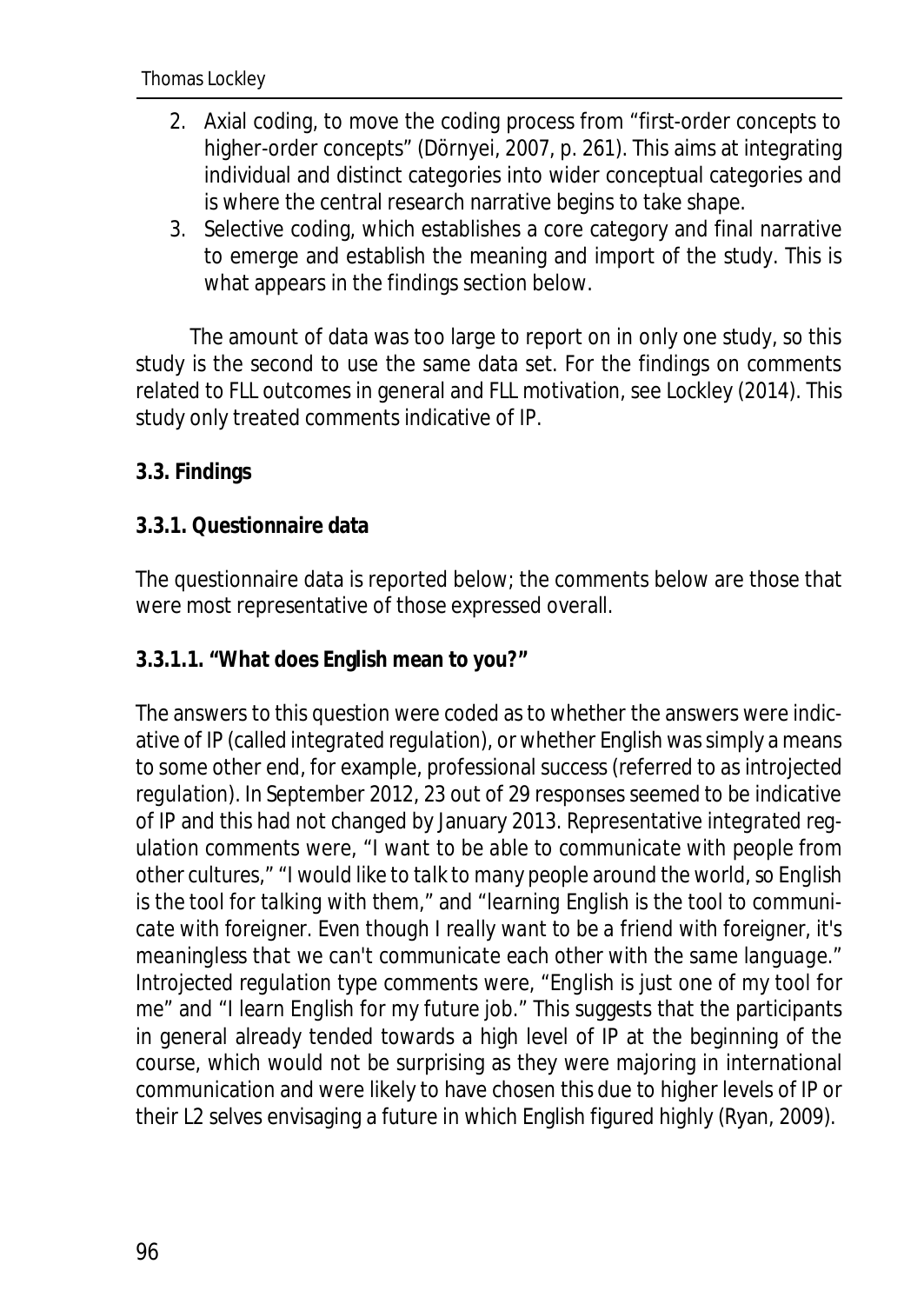# **3.3.1.2. "Are you an 'international person'?"**

In the interviews that were conducted for questionnaire construction, the Japanese word *kokusaijin* ('international person') was constantly used by the interviewees interchangeably with the concept of high IP; therefore, for ease of participant understanding, the questionnaire used "international person" instead of IP.

In September 2012, 15 answered *yes* and 14 answered *no*; in January there had been some change, with 17 answering *yes* and 12 *no*. When asked for reasons why, those who answered *yes* gave reasons such as, "*I'm not perfectly an international person but I'm an international person a little bit because I could know the other countries sides of views and opinions*," "*because I could learn Japanese history from many aspects from classes and international students*," and "*because I study English and Chinese. And I'm interested in International things*."

While there was little difference in the numerical total of *yes* answers from September to January, there was a marked difference in reasons for those that answered *no* in January. In September they gave reasons such as "*because I can't speak English,*" "*I don't have much knowledge about the world*" and "*I don't still have enough skill to communicate with foreigners*." In January, answers were more positive and aspirational, for example, "*I don't know history well as yet, but I want to be an international person*," "*because I don't have enough knowledge about the world*" and "*because I don't know enough about my or other cultures*." Although the numbers do not reveal much positive IP change, in fact the comments seem to show that those who answered in the negative were showing clear signs of conceiving of an imagined future L2 self (Ryan, 2009) when they might be become international people.

**3.3.1.3. "Has this course changed how you feel about history?"**

In the second questionnaire administration, this additional question was answered to see whether and how the history content of the course had a direct relation to IP promotion. Participants answered overwhelming in the positive, 26 *yes* and only 3 *no*. The reasons they gave were overwhelmingly related to their critical engagement with and reconception of international historical antecedents (Martin & Wodak, 2003): "*it was a little surprised for me that Japan was affected by so many countries and at that time, Japan influenced so many countries*," "*studying History is important to be a real international person*." These comments seem to indicate the development of IP through the international nature of the CLIL content.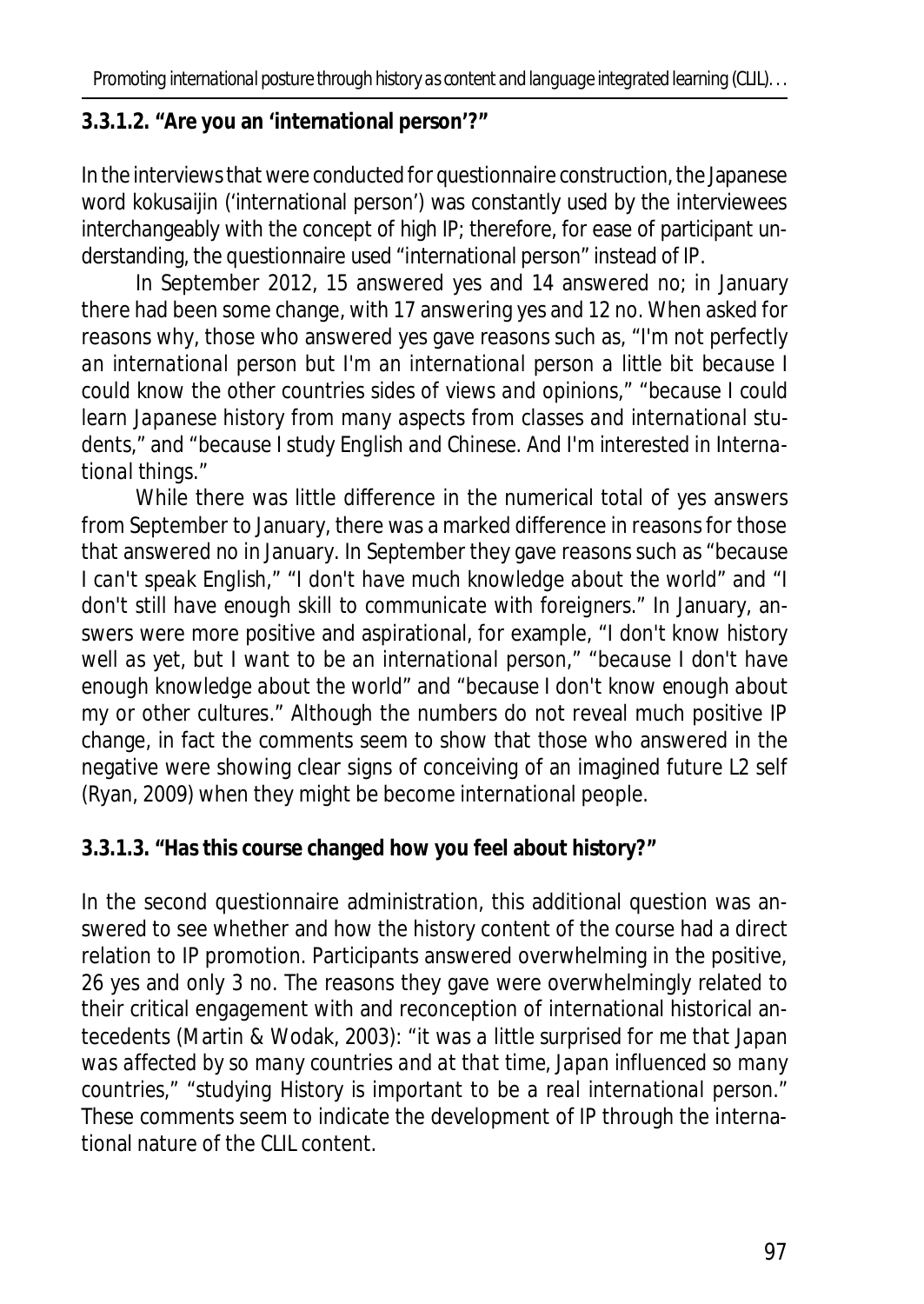#### **3.3.2. Reflective accounts data analysis**

As the data above shows, IP seems to have been developed through the internationally focused nature of the CLIL history course. It may have led to new conceptions of Self and Other (Coyle et al., 2010; Martin & Wodak, 2003) through promoting understanding of the hybrid nature of cultures and interconnectedness of peoples, and through this to helping learners feel more part of a wider global, rather than marginalised local, community. The reflective accounts, written at the end of the semester-long course, contained data that was more wide-ranging and gives a far deeper picture of how CLIL helped develop IP. Although, references are given where a comment seems to corroborate other researchers' findings, this section does not engage in an extensive discussion, which comes below.

*History isn't made by only its country. Other countries make its history . . . learning own and others history, I think it can help us to understand each other*. (#7)

*In* [school]*, Japanese history classes were more Japan-centered and I had almost forgotten that it was only one part of international society . . .* (#38)

Abroad came to seem closer and *Otherness* dissipated (Sudhoff, 2010), indicative of Yashima's (2002) definition of IP as a lack of ethnocentricity and a feeling of connection to an international community:

*I never thought there were many Japanese in Thailand, these people were assimilated with the Thais. I got to think Thai is not just foreign people but they are close to us*. (#13)

*Knowing items which connect countries is interesting. I think there are more things which connect countries. If I know these things, I feel foreign countries closer than before*. (#95)

The interconnectedness of Japanese and other cultures was felt:

*I was really surprised many European artists tried to paint Japanese style. Even now, Japanese arts are perceived as special from all over the world.* (#59)

And it reinforced a sense of pride, which, as the next quote shows, is not necessarily negative but must be considered carefully so as not to re-enforce ethnocentric beliefs (Coyle et al., 2010). It may however also indicate a way to critically engage with Edwards' (2011) intercultural complex:

*Before that, I felt inferiority complex to Europe and America. But the technology to make silk was top class quality of the world. So we should be proud about this*. (#96)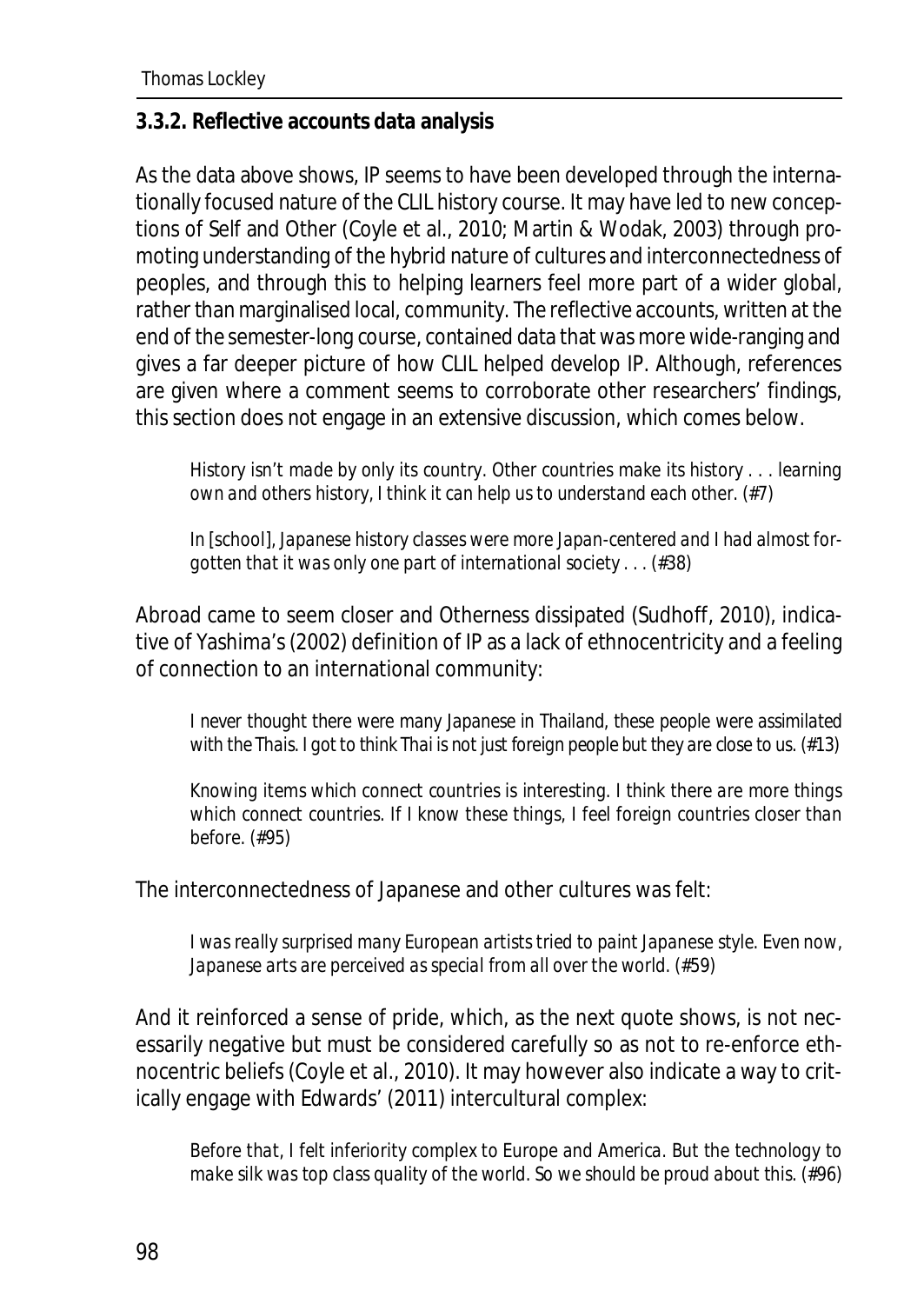Knowledge and reflection also promoted critical thinking and positive feelings of international connectivity (Mehisto, Marsh, & Frigols, 2008) about non-Japanese people who came to share expertise and help develop the nation through the ages:

*Many people from abroad gave Japanese many kinds of knowledge. And I feel that Japan have connected many other country long time ago and also now*. (#108)

*All of Japanese students know that Kimigayo is the Japanese national anthem, but few students know that the idea was proposed by a British man and the music was made by two Japanese men and a Germany musician*. (#57)

History necessarily covers conflicts as well as positive intercultural occurrences. At the time of writing, Japan and some neighbouring nations are embroiled in tenacious territorial disputes, so the fact that there were no antipathetic or xenophobic comments, despite the very real possibility that there could have been, was heartening. On the contrary, Japanese, South Korean and Chinese learners expressed regret that political and historical disputes disrupt current day friendly relations, which again seems to show the development of higher IP through critical engagement with a refocused cooperative historical narrative:

*One day I saw news about Korean people are really angry about the past when Japan occupied Korea. If I did not take this class I might be unable to understand why they are still angry about it, but I can think now* (#1)

*We discussed* [the Sino-Japanese War] *if you were China side, how you require the help after failed the war. I never thought in a million years how China recovered from the war . . . In this way, I could learn real history which includes different point of view of foreign countries. I also thought why many countries including Japan want to hide the fact that is adverse for their country? I think they should open the public to understand exactly, because we have a right to know*. (#45)

Furthermore, this was not only relevant to the Japanese learners, the Chinese and South Korean learners seemed also to show similar tendencies:

*For example* [Japan invaded] *China and did some inhumane things like experiment on human body. . . . In other side, Japan paid for that incident for a long year. But Chinese don't know that. It because Chinese government hiding that intentional. They don't want Chinese people know Japan become a good country*. (#58)

*I didn't like past Japan because I studied things in Korean school with Korean textbook from Korean teacher . . . However I learned that history is just history and we can't change or deny it . . . I could notice extremely important thing during this class. I could*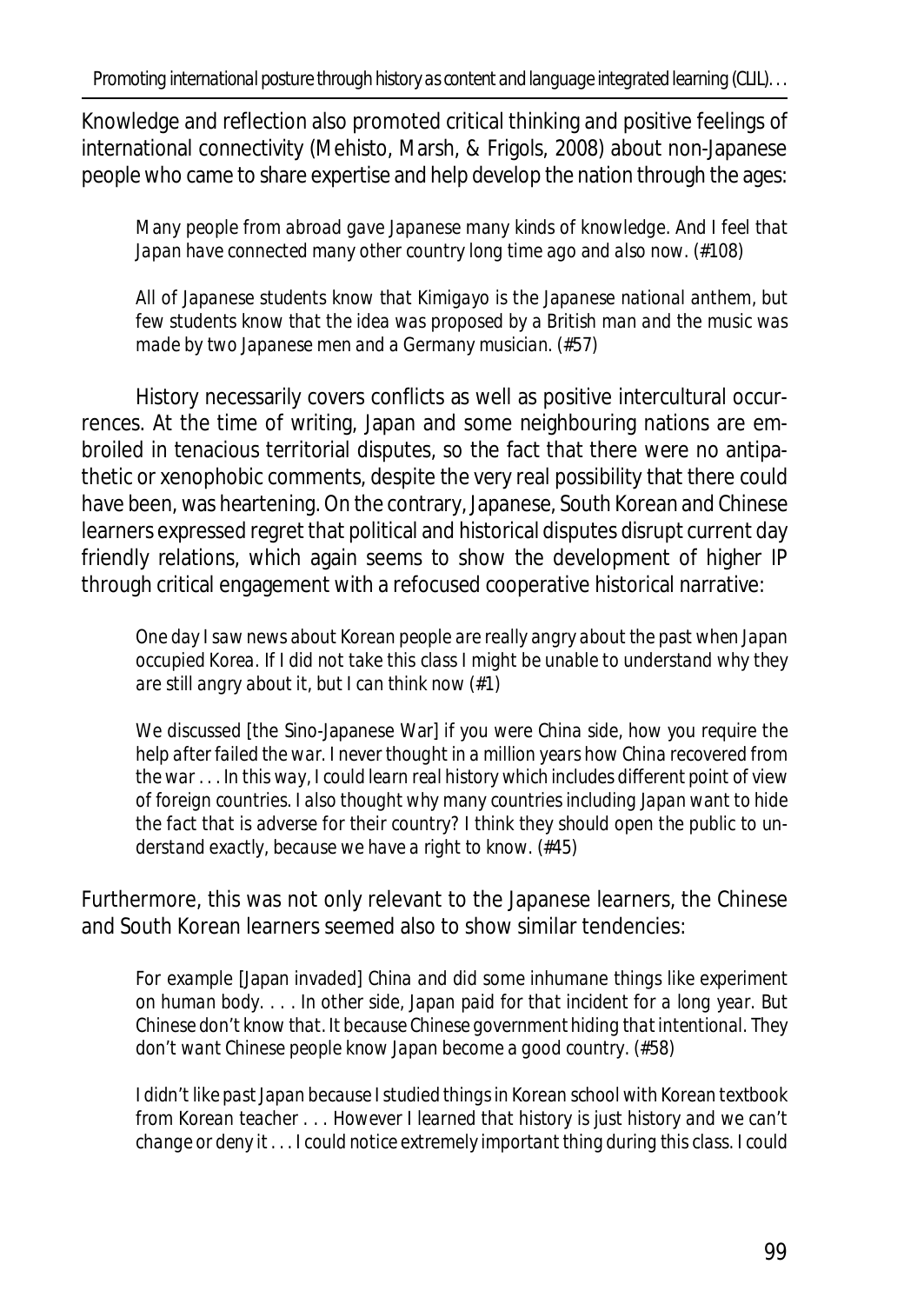*study other side of history. My viewpoint was changed so I could feel I'm globalist. I want to tell these things to Korean and Japanese people then we can be closer.* (#62)

Positively, a don't-look-back-in-anger but look-forward-with-purpose attitude was also observed:

*I understand that History is significant for future relationships. As we can see the bad relationships between China and Korea . . . we should change our hard relationships right now, or we trouble again and again*. (#71)

Learners understood the global continuity of past, present and future; CLIL history helped empower them to realize that they can make a difference for the future. Some came to believe that critical reflection on histories and cultures should be central to FLL curricula (Brooks-Lewis, 2010; Sudhoff, 2010):

*History is vital for student who learn foreign language because history gives us a key to know how our relationship has been built and how international exchange has been made. By understanding it, we can build more good relation, more good future with other country*. (#94)

*I would like to be an international person in the future . . . to bridge the gap between two countries. To be such person, we have to well understand about each countries . . . Perhaps we can find the good way to associate with people of other countries through learn the past of their countries*. (#80)

#### **3.4. Discussion**

This section will attempt to answer the research questions and form a coherent narrative. The answer to the first research question: Does international history as CLIL contribute to higher international posture?, seems to be yes. The questionnaire data gives a clear picture of IP and self-conceptual development, seeming to show a small, but clearly observable, shift to a more IP orientated future L2 self.

In an attempt to confirm that it was CLIL that had affected this change and not some other external factor, the third qualitative questionnaire question, "Has this course change how you feel about history?", was asked. The answers to this seemed to confirm that CLIL had helped mitigate the idea of international marginalisation, which, as hypothesized, may lead to higher IP and hence L2 WTC. This suggests, although it needs further research and strong empirical support, that similarly focused CLIL courses may have like or related effects in contexts that experience similar self-perceived international marginalisation. While the literature suggests that South Korea could be a beneficiary of this, in perhaps mitigating Edwards' (2011) intercultural complex, there are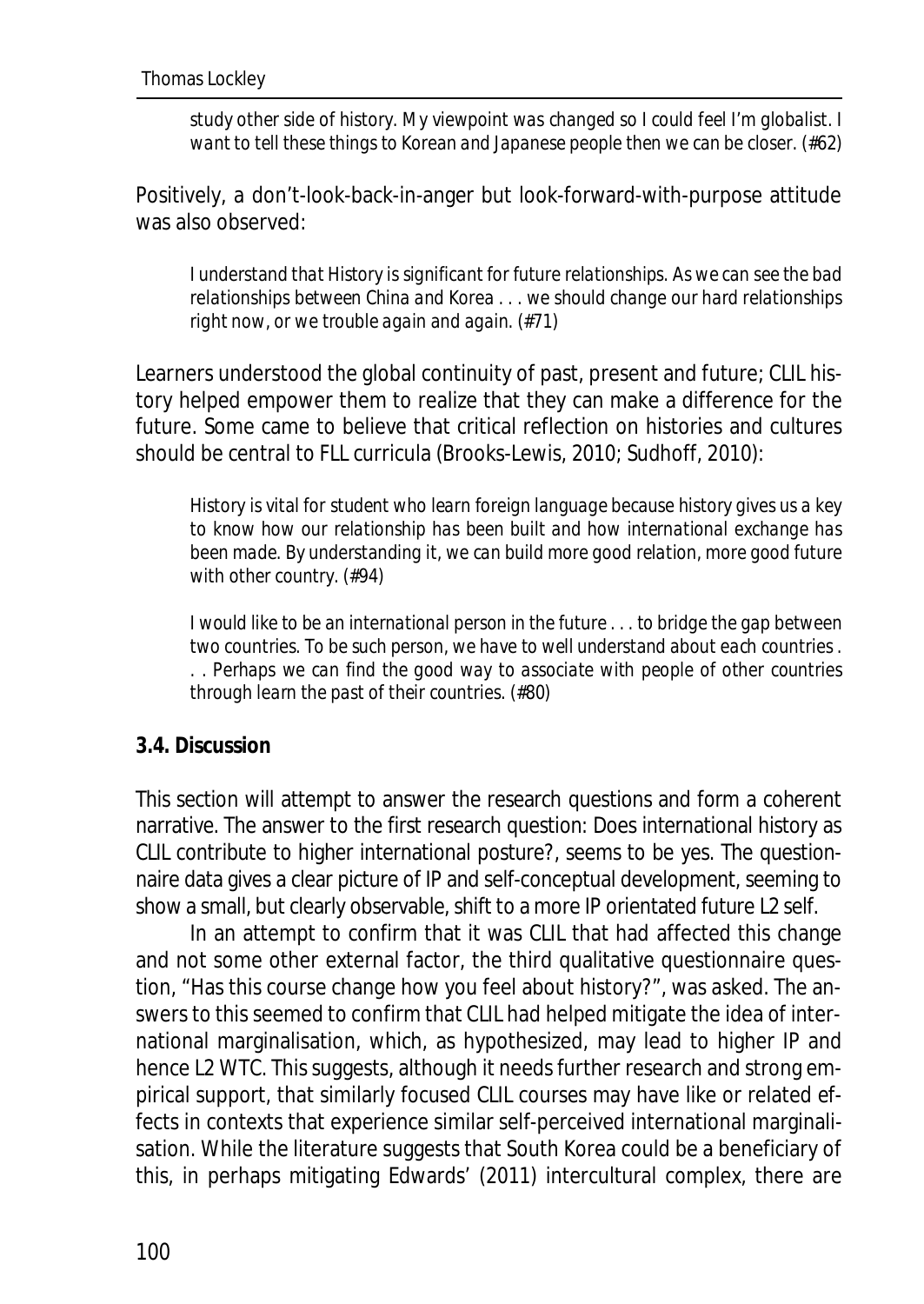likely to be numerous other areas of the globe which have considered themselves cut off from "international currents" for a variety of reasons and therefore may also benefit from a reconceptualisation of historical antecedents through CLIL. Furthermore, of significance to FLL outcomes is the fact that suitably scaffolded L2 is the language of instruction, which should also lead through increased actual L2 use to greater SPCC and L2 WTC.

The answer to the second research question: If so, in what ways does it do this?, is far more difficult to answer, but the reflective account data gives a comprehensive and nuanced picture. The comments showed that learners saw nations as less isolated entities. They realised that histories are shared and fluid and, hence, learners felt themselves closer to other parts of the world when they could relate with the populations more closely. The comment "*Thai is not just foreign people but they are close to us*" is particularly representative of this. This aspect of the curriculum seems to have led to IP formation and it is important here to establish what the CLIL approach contributed to this as opposed to external or specific contextual factors such as the educator's personality or the particular classroom environment.

The CLIL approach seems to have allowed learners to critically engage and co-construct issues relationally in the socio-cultural context of *interdependent selves,* coming to mutually negotiated conclusions about the meaning and import of lesson content and materials(Ushioda, 2009). The fact that the materials were designed (Lockley, 2013) to create FLL motivation through the use of L2 historical content of a compelling nature, for example, tales of pirates, romance and adventure, and through these appeal to an adventurous imagined L2 self, is also likely to have been a factor in IP formation. Particularly in relation to film footage used, learners were able to draw inspiration (Lockley, 2014) and construct a future L2 self. The above comment, "I would like to be an international person in the future . . . to bridge the gap between two countries" is particularly indicative of this. As Ryan (2009) and Yashima (2009) point out, this may have more validity than integrativeness and most probably is a large contribution to the formation of IP observed here.

The comments about Japanese cultural influence around the world show learner pride, and in the words of one student, the awareness of the influence countered the inferiority complex she had felt. This seems related to Edwards' (2011) intercultural complex*,* derived from self-perceived feelings of inferiority. It suggests that if these negative feelings of inequality, which, it seems, may also exist in the Japanese context, can be mitigated, this could again lead to better L2 WTC. It could have particular significance in *interdependent self* cultures, where it seems that WTC may be a far more socially, relationally, and group constructed phenomenon, based on interlocutor status and intergroup dynamics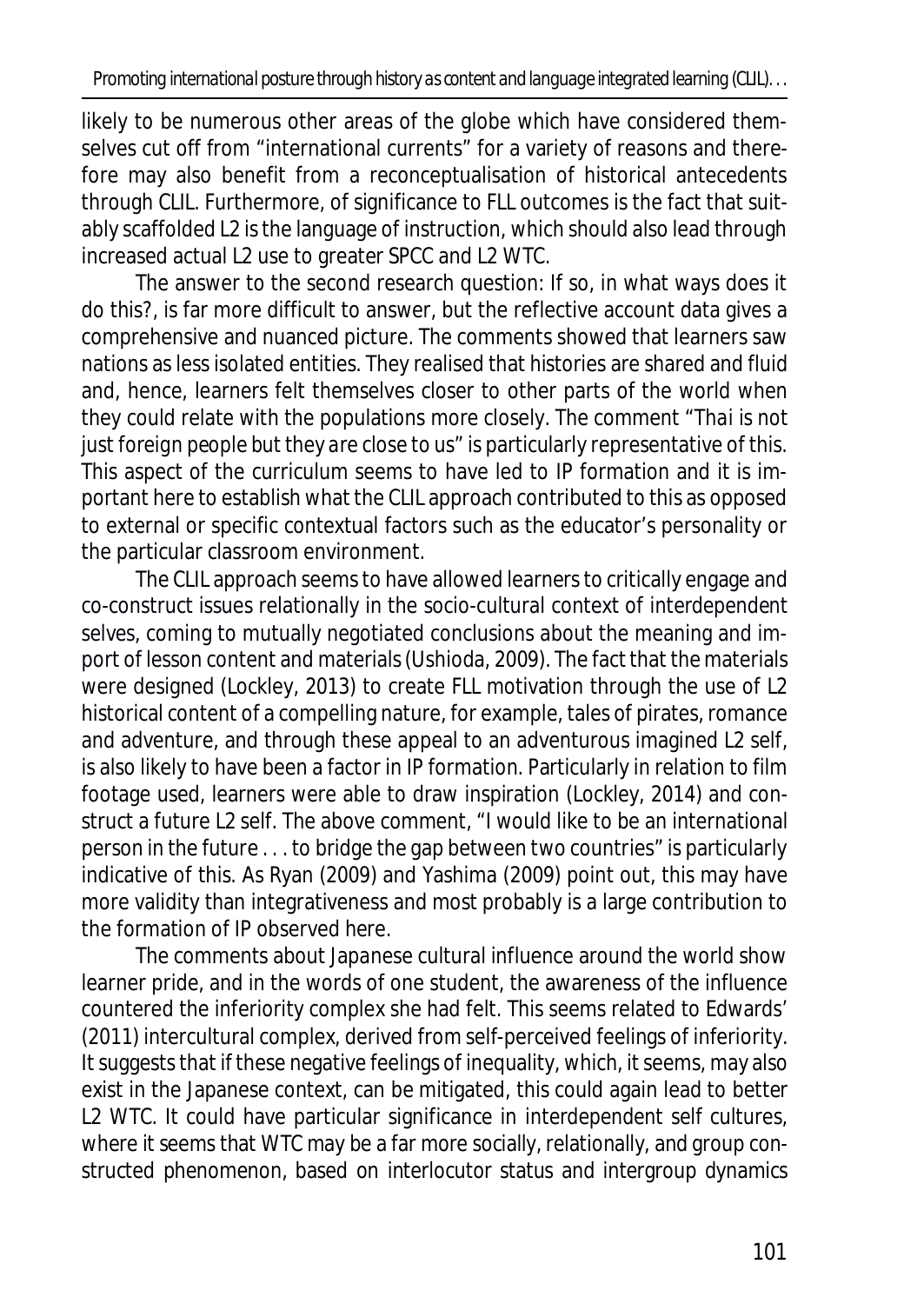(Edwards, 2011; Peng, 2014). But it is in the political consciousness raised by the course that some of the potentially most interesting effects on IP and L2 WTC were seen. Japanese students showed empathy whereas before they wrote that they had not understood the historical roots of current day regional international friction. Chinese and South Korean learners also experienced similar outcomes. The following were powerful and meaningful statements in this connection: "[the Chinese government] *don't want Chinese people know Japan become a good country*," "*My viewpoint was changed so I could feel I'm globalist. I want to tell these things to Korean and Japanese people then we can be closer*." Coupled with the resolutions to understand but leave history behind (indicative again of imagined future L2, and perhaps global, selves) such as: "*I found that the important thing is that we think history and past incident how we behave or live from now on*" and "*as we can see the bad relationships between China and Korea . . . we should change our hard relationships right now, or we trouble again and again*." Students of different nationalities all wrote that the course content had brought them closer together. This seems to be an attitude more indicative of IP formation and certainly if the *dissimilar other* becomes less dissimilar, then it is probable that an individual is more likely to be willing to communicate with them. In this case perhaps the term integrated, rather than integrativeness, might be suitable, not integrating towards a dominant or hegemonic culture or L2 but rather the equal and collective mixing of peoples and cultures, forming an inclusive rather than exclusive and mutually antagonistic regional community as global citizens on an equal basis (Marcus & Kitayama, 1991; Yashima, 2013). This is somewhat reminiscent of Norton and McKinney's (2011) concept of middle ground communities of practice, where seemingly different groups come together to make a new and mutually understanding group based on principles of equality and inclusiveness. Whether this "international" community of practice is either imagined or real, goes above and beyond the traditional conceptions of both IP and integrativeness and takes on a deeper and more faceted meaning.

The place of history in foreign language curricula is not a topic that is often discussed; in fact, as Brooks-Lewis (2010) wrote, it is virtually absent from the literature. However, the data above shows that learners who took this course identified it as a key need for language learners. Comments such as "*history is vital for student who learn foreign language because history gives us a key to know how our relationship has been built and how international exchange has been made*" show that historical exchanges cannot be disconnected from FLL, as history has made the present in which that language exists as a sociocultural living entity. This has particular significance if, as the data appears to show, historical content, when suitably presented, can lead to IP and hence to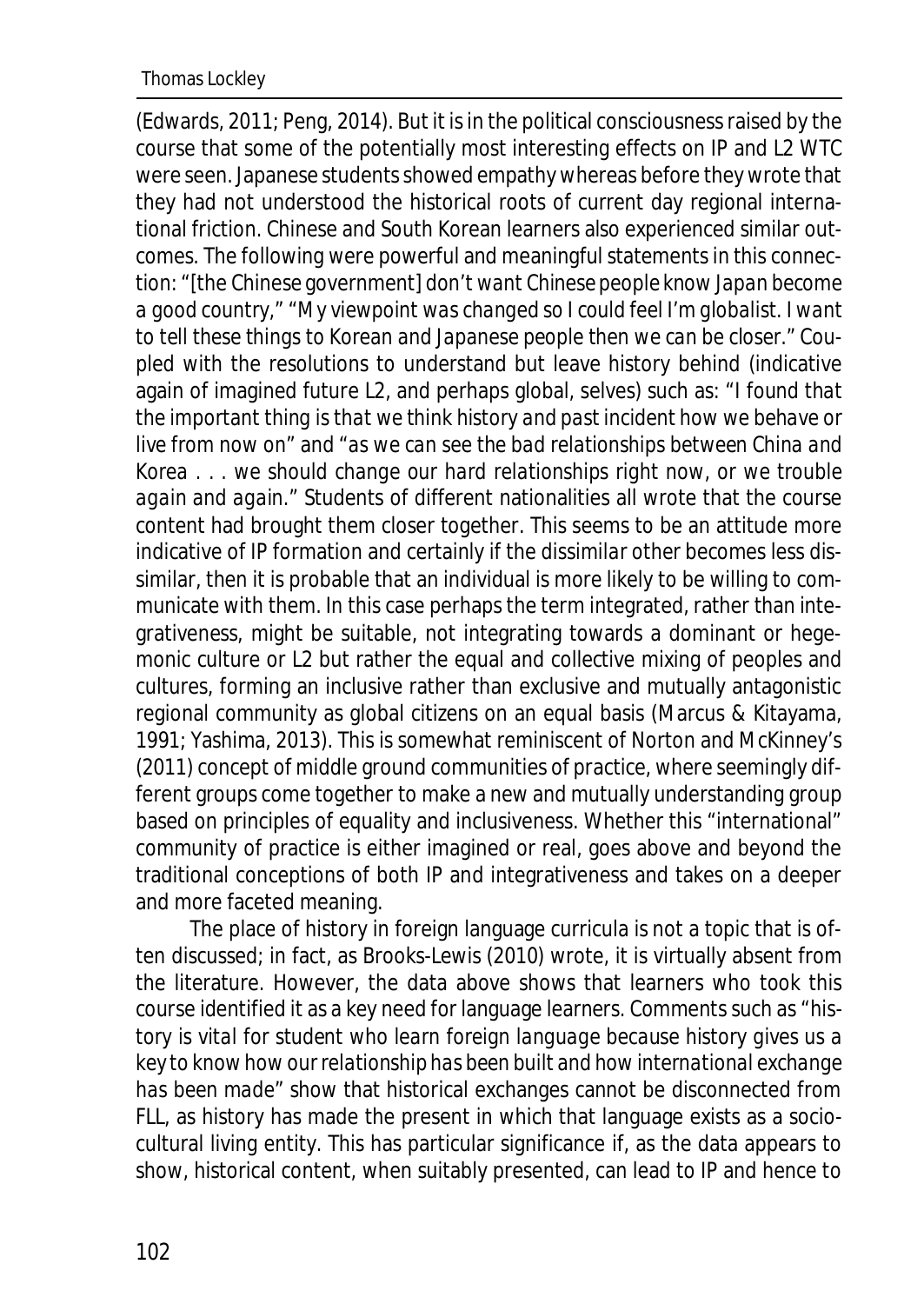L2 WTC, which, as MacIntyre et al. (1998) stated, should be the ultimate learning objective of any FLL curriculum.

This discussion appears to have shown that this type of CLIL course is not only relevant to the Japanese context, but that it may be far more widely generalisable. It may also have relevance for multiculturalism and community relations in countries where there are significant mixed ethnic populations. Japan and other East-Asian countries such as South Korea are, due to economic strength and easier cross-border flows of people, currently going through massimmigration for the first time. Other parts of the world such as Europe have traditionally been more obviously ethnically mixed and in the last 50 years this trend has only increased; with this trend has often come social tensions and community friction. It would be nice to think that perhaps if education systems were to concentrate on the concepts of fostering unity and interethnic empathy, in effect feelings of IP and integration, then it would not only contribute to FLL but also to better social relations. Of course, this may seem like a wild and overly ambitions hope, but the global and intercultural awareness principles of both CLIL (Coyle et al., 2010; Mehisto et al., 2008;) and Yashima's conception of what IP means—cultural openness, empathy and lack of ethnocentrism—do actually hint at this possibility.

# **4. Future research possibilities**

One future research direction could be working with a wider population in multiple locations, if possible in different parts of the globe and different types of society, for example more multiethnic and multicultural contexts. It is also important to note that, as Rumlich (2013) points out, many students who choose CLIL lessons may already be more motivated or higher achievers, or they perhaps would not choose the seemingly harder CLIL option. More research needs to be done on CLIL with lower level, nonelective learners to establish whether similar pedagogical outcomes are related to L2 level or an initial learner willingness to engage with the subject matter.

# **5. Conclusion**

This study has presented data to deepen the literature on contextual factors pertaining to CLIL and, in particular, the little studied subject of CLIL as history in Japan and its contribution to IP and L2 WTC. It seems to show that the stated aims of the course, to improve students IP and thence L2 WTC, were successful, and posits reasons as to why that might have been. The data suggests that CLIL history, taught from a cooperative international standpoint, promoted feelings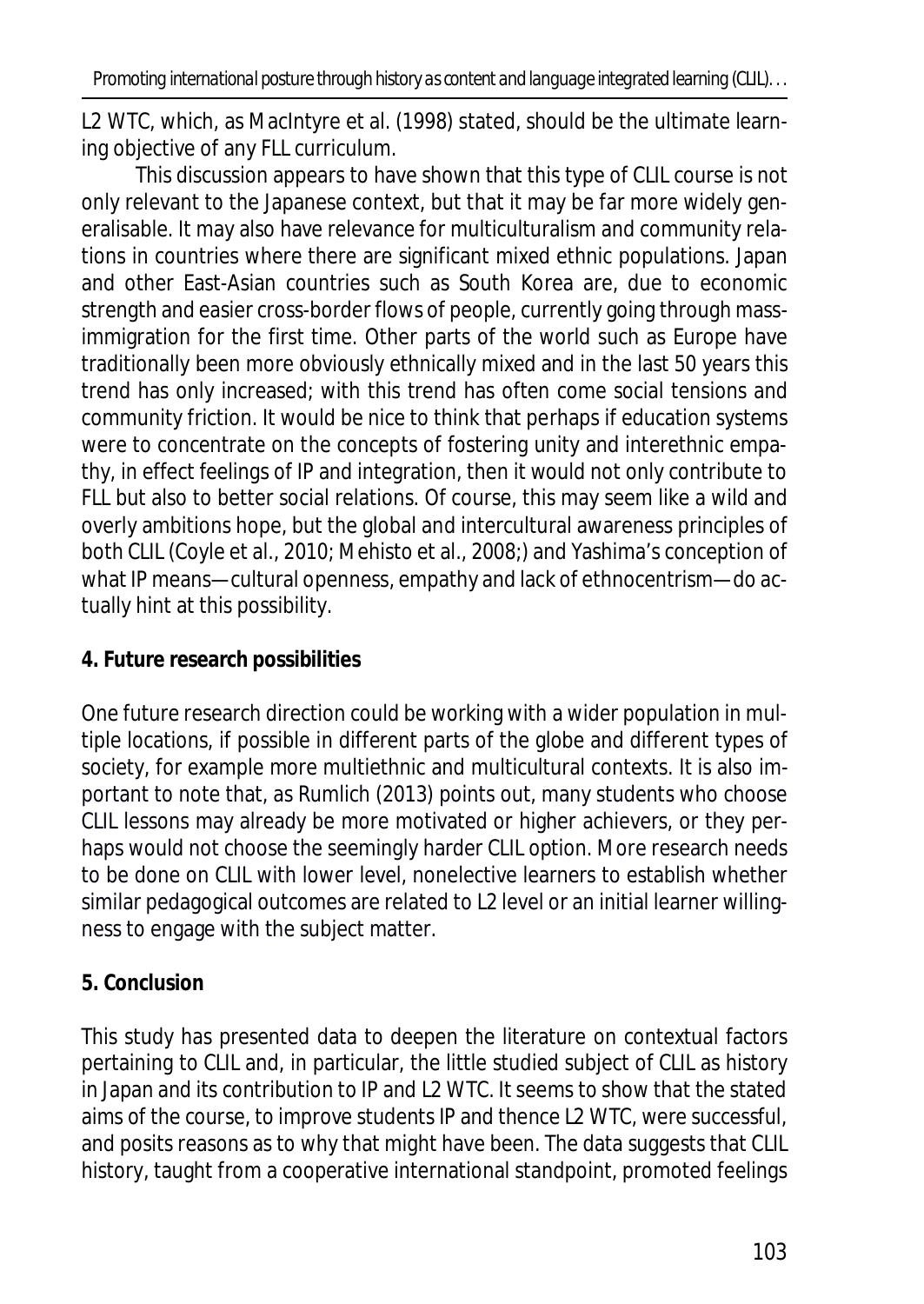#### Thomas Lockley

of closeness to other peoples and reduced feelings of global marginalization. Through this, varied FLL motivational constructs were stimulated and more positive and integrated feelings towards an imagined, or real, international community with which learners felt an increased identification, were created. This was not limited to Japanese learners; learners of other nationalities who were present in the same classes also seem to have experienced similar learning outcomes, suggesting that this study may also have implications for contexts other than the Japanese one.

#### **Acknowledgements**

Thanks to all the students who provided the valuable data for this study. Thank you also to the two blind reviewers for their hard work, constructive and insightful comments and suggestions for further reading, and to Simon Cooke for his advice at all stages of writing. Finally, thank you to the people who gave me such a deep understanding of the crucial place of historical knowledge in the world, particularly my grandfather Laurence John Vigor.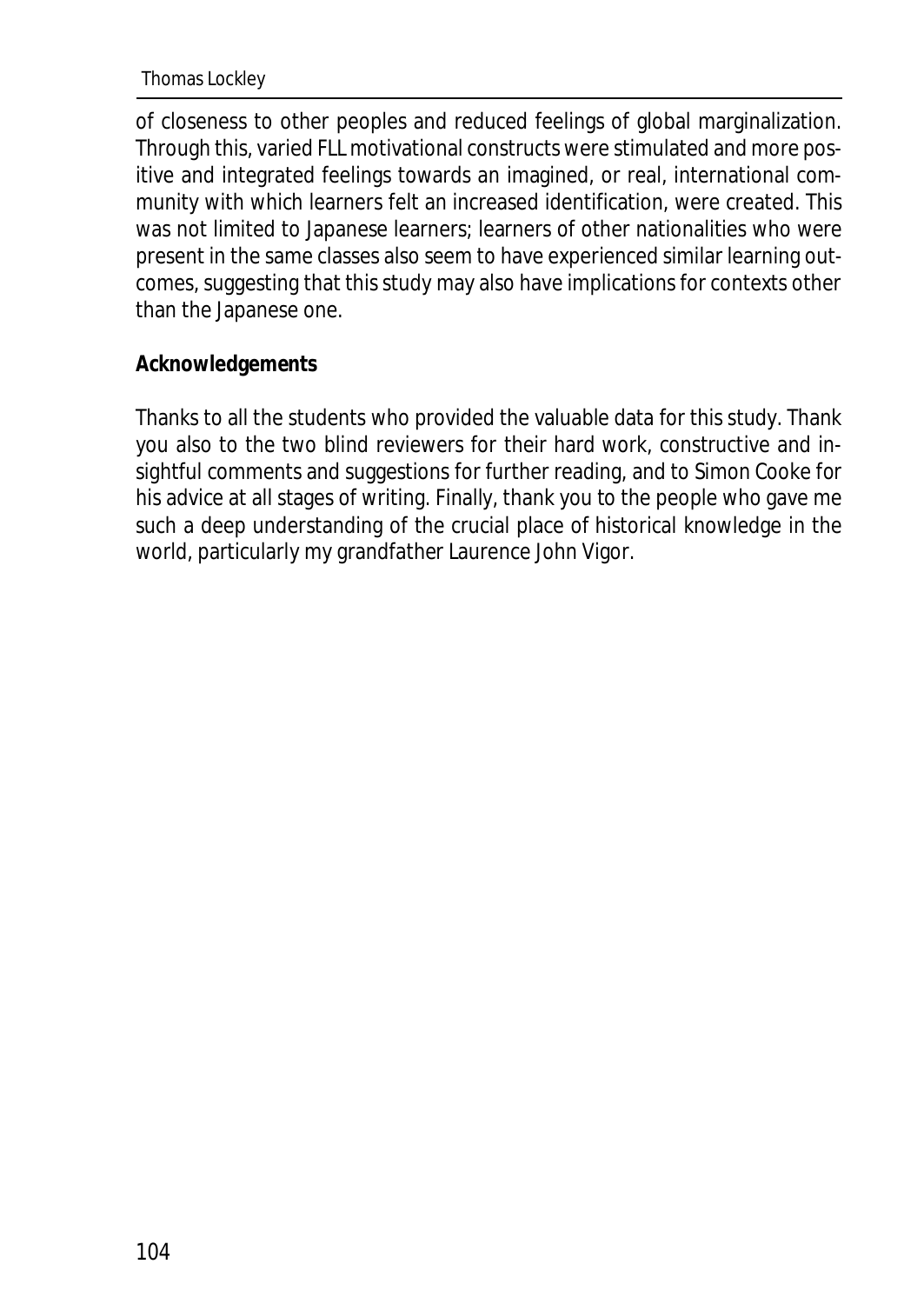*Promoting international posture through history as content and language integrated learning (CLIL). . .*

References

- Aubrey, S. (2009). Creating a global cultural consciousness in a Japanese EFL classroom. *CCSE English Language Teaching, 2*(2), 119-131.
- Banegas, D. L. (2013). The integration of content and language as a driving force in the EFL lesson. In E. Ushioda (Ed.), *International perspectives on motivation* (pp. 82-97). Basingstoke: Palgrave Macmillan.
- Breidbach, S. & Viebrock, B. (2012). CLIL in Germany Results from recent research in a contested field of education. *International CLIL Research Journal, 1*(4), 5-16.
- Brooks-Lewis, K. (2010). Learning about history in the foreign language classroom. *Innovation in Language Learning and Teaching, 4*(2), 137-150.
- Costa, F., & Coleman, J. (2010). Integrating content and language in higher education in Italy: Ongoing research. *The International CLIL Research Journal, 1*(3), 19-29.
- Coyle, D., Hood, P., & Marsh, D. (2010). *Content and language integrated learning*. Cambridge: Cambridge University Press.
- Dörnyei, Z. (2005). *The psychology of the language learner: Individual differences in second language acquisition*. Mahwah, NJ: Lawrence Erlbaum.
- Dörnyei, Z. (2007). *Research methods in applied linguistics*. Oxford: Oxford University Press. Dörnyei, Z. (2009). The L2 motivational self system. In Z. Dörnyei & E. Ushioda (Eds.), *Motivation, language identity and the L2 self* (pp. 9-42). Bristol: Multilingual Matters.
- Dörnyei, Z., & Csizér, K. (2005). Language learners' motivational profiles and their motivated learning behavior. *Language Learning, 55*(4), 613-659.
- Edwards, P. (2011). They could but they don't: Willingness to communicate and in group dynamics among Korean learners of English. *DHU TESOL 2011 Journal,* 5-33.
- Gardner, R. (1985). *Social psychology and second language learning: The role of attitude and motivation*. London: Edward Arnold.
- Godfrey, C. (2013). Readdressing EFL approaches: CLIL curriculum in a Japanese medical university context. *The Asian EFL Journal, 15*(4), 365-371.
- Goto Butler, Y. (2011). The implementation of communicative and task-based language teaching in the Asia-Pacific region. *Annual Review of Applied Linguistics 2011, 31*, 36 57.
- Ikeda, M. (2013). Does CLIL work for Japanese secondary school students? Potential for the "weak" version of CLIL. *The International CLIL Research Journal, 2*(1), 31-43.
- Juan-Garau, M., & Salazar-Noguera, J. (2014). *Content-based language learning in multilingual educational environments*. Heidelberg: Springer.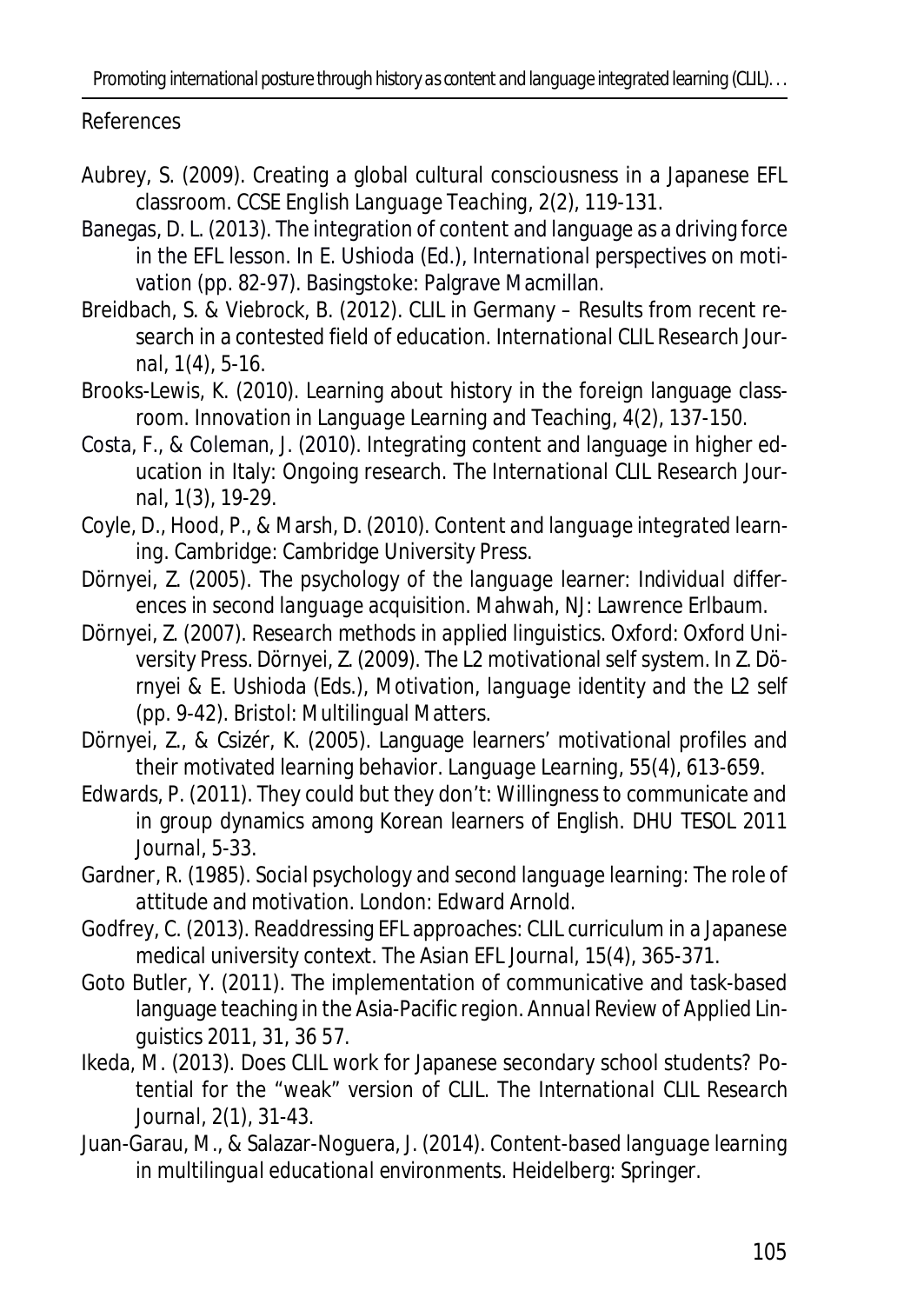- Lamie, J. (1998). Teacher education and training in Japan. *Journal of In-service Education, 24*(3), 515-534.
- Lockley, T., Hirschel, R. & Slobodniuk, A. (2010). Assessing the action plan: Reform in Japanese high school EFL. *Electronic Journal of Foreign Language Teaching, 9*(2), 152-169.
- Lockley, T. (2013). International history as CLIL: Reflection, critical thinking and making meaning of the world. *The Asian EFL Journal, 15*(4), 330-338.
- Lockley, T. (2014). Some learning outcomes and contextual factors of history as content and language integrated learning (CLIL) in a Japanese context. *Studies in Linguistics and Language Teaching, 25*, 165-188.
- MacIntyre, P. D., Baker, S. C., Clément, R., & Donovan, L. A. (2002). Gender and age effects on willingness to communicate, anxiety, perceived competence, and L2 motivation among junior high school French immersion students. *Language Learning, 52*, 537-564.
- MacIntyre, P., Clément, R., Dörnyei, Z., & Noels, K. (1998). Conceptualizing willingness to communicate in a L2: A situational model of L2 confidence and affiliation. *The Modern Language Journal, 82*(4), 545-562.
- Markus, H. R., & Kitayama, S. (1991). Culture and the self: Implications for cognition, emotion, and motivation. *Psychological Review, 98*(2), 224-253.
- Martin, J., & Wodak, R. (2003). *Re/Reading the past: Critical and functional perspectives on time and value*. Amsterdam: John Benjamins.
- McCroskey, J., & Baer, J. (1985, November). Willingness to communicate: The construct and its measurement. Paper presented at the Annual Convention of the Speech Communication Association, Denver, CO, USA.
- Mehisto, D., Marsh, D., & Frigols, M. J. (2008). *Uncovering CLIL: Content and language integrated learning in bilingual and multilingual education*. Oxford: Macmillan.
- Menezes, E., & Juan-Garau, M. (2014). English learners' willingness to communicate and achievement in CLIL and formal instruction contexts. In M. Juan-Garau & J. Salazar-Noguera (Eds.), Content-based language learning in multilingual educational environments (pp. 221-236). Heidelberg: Springer.
- Mercer, S. (2011). *Towards an understanding of language learner self-concept*. Dordrecht: Springer.
- Moore, P. (2011). Collaborative interaction in turn-taking: A comparative study of European bilingual (CLIL) and mainstream (MS) foreign language learners in early secondary education. *International Journal of Bilingual Education and Bilingualism, 14*(5), 531-549.
- Muto, K., Shinohara, T., Adachi, M., & Kikuta, M. (2013). English immersion camp and international posture. In N. Sonoda & A. Krauze (Eds.), *JALT 2012 Conference Proceedings* (pp. 536-543). Tokyo: JALT.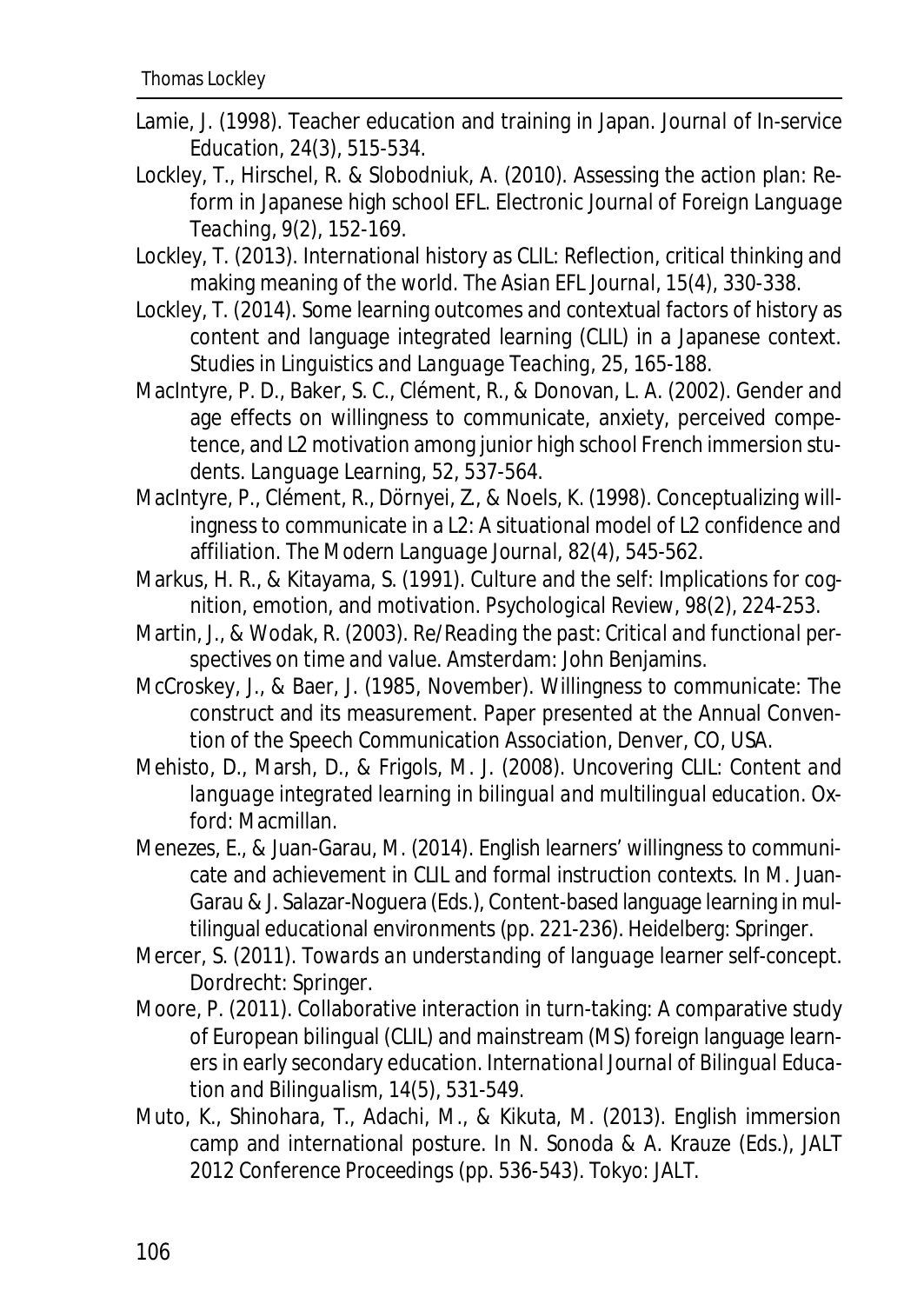- Navés, T., & Victoria, M. (2010). CLIL in Catalonia: An overview of research studies. In D. Lasagabaster & Y. Ruiz de Zarobe (Eds.), *CLIL in Spain: Implementation, results and teacher training* (pp. 30-54). Newcastle upon Tyne: Cambridge Scholars Publishing.
- Nikula, T. (2012). On the role of peer discussions in the learning of subject-specific language use in CLIL. In E. Soler & M. Safont-Jordà (Eds.), *Discourse and language learning across L2 instructional settings* (pp. 133-153). Amsterdam: Rodopi.
- Norton, B., & McKinney, B. (2011). An identity approach to second language acquisition. In D. Atkinson (Ed.), *Alternative approaches to second language acquisition* (pp. 73-94). London: Routledge.
- Peng, J. E. (2014). *Willingness to Communicate in the Chinese EFL university classroom: An ecological perspective.* Bristol: Multilingual Matters.
- Peng J. E., & Woodrow L. (2010). Willingness to communicate in English: A model in the Chinese EFL classroom. *Language Learning, 60*, 834-876.
- Piggin, G. (2010). A case study of how international posture affects Japanese EFL learners' willingness to communicate. *The Journal of Bunkyo University College of International Studies*, *21*(1), 1-14.
- Rumlich, D. (2013). Students' general English proficiency prior to CLIL: Empirical evidence for substantial differences between prospective CLIL and non-CLIL students in Germany. In S. Breidbach & B. Viebrock (Eds.), *Content and language integrated learning* (*CLIL) in Europe: Research perspectives on policy and practice* (pp. 181-201). Frankfurt am Main: Lang.
- Ryan, S. (2009). Self and identity in L2 motivation in Japan: The ideal L2 self and Japanese learners of English. In Z. Dörnyei & E. Ushioda (Eds.), *Motivation, language identity and the L2 self* (pp. 120-143). Bristol: Multilingual Matters.
- Ryan, S., & Mercer, S. (2011). Natural talent, natural acquisition and abroad: Learner attributions of agency in language learning. In G. Murray, X. Gao & T. Lamb (Eds.), *Identity, motivation and autonomy in language learning* (pp. 160-176). Bristol: Multilingual Matters.
- Sato, K., & Kleinsasser, R. (1999). Communicative language teaching (CLT): Practical understandings. *Modern Language Journal, 83*, 494-517.
- Seargeant, P. (2009). *The idea of English in Japan.* Bristol: Multilingual Matters.
- Sudhoff, J. (2010). CLIL and intercultural communicative competence: Foundations and approaches towards a fusion. *The International CLIL Research Journal, 1*(3), 30-37.
- Ting-Toomey, S. (1999). *Communicating across cultures.* New York: Guilford.
- Ushioda, E. (2009). A person-in-context relational view of emergent motivation, self and identity. In Z. Dörnyei & E. Ushioda (Eds.), *Motivation, language identity and the L2 self* (pp. 215-228). Bristol: Multilingual Matters.